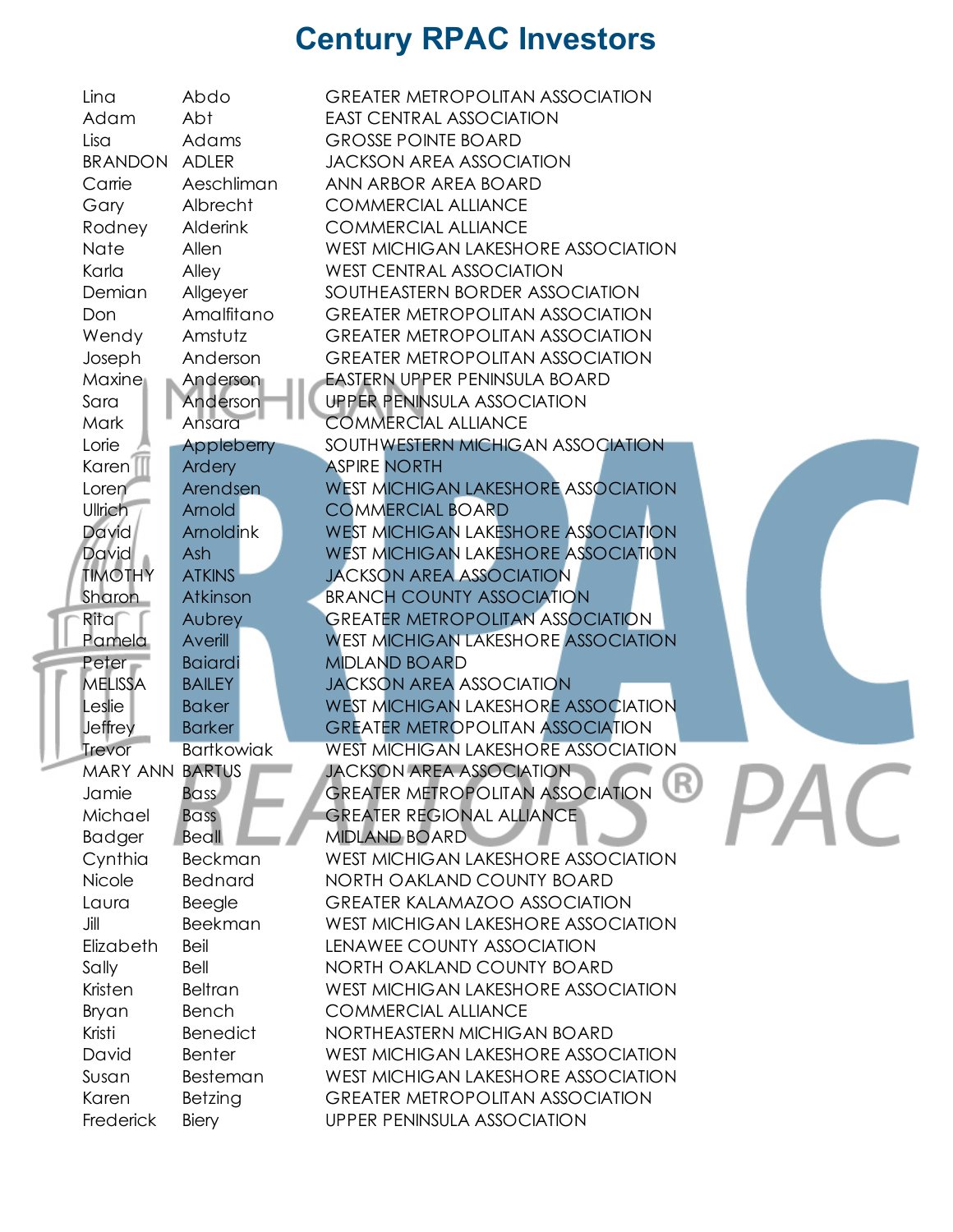| <b>Becky</b>  | Biesiada          | WEST MICHIGAN LAKESHORE ASSOCIATION        |
|---------------|-------------------|--------------------------------------------|
| Jacklynn      | <b>Bissonette</b> | <b>WEST CENTRAL ASSOCIATION</b>            |
| Craig         | <b>Black</b>      | <b>COMMERCIAL ALLIANCE</b>                 |
| Nickole       | <b>Black</b>      | <b>GREATER METROPOLITAN ASSOCIATION</b>    |
| Sally         | <b>Blom</b>       | UPPER PENINSULA ASSOCIATION                |
| Jacob         | <b>Boes</b>       | SOUTHEASTERN BORDER ASSOCIATION            |
| Brenda        | <b>Bolin</b>      | <b>GREATER REGIONAL ALLIANCE</b>           |
| Christina     | <b>Bonwell</b>    | <b>GREATER METROPOLITAN ASSOCIATION</b>    |
|               |                   |                                            |
| Anette        | <b>Booth</b>      | <b>BRANCH COUNTY ASSOCIATION</b>           |
| David         | <b>Borak</b>      | <b>COMMERCIAL ALLIANCE</b>                 |
| James         | <b>Borden</b>     | <b>BRANCH COUNTY ASSOCIATION</b>           |
| Kenneth       | Bordua            | WEST MICHIGAN LAKESHORE ASSOCIATION        |
| Scott         | Bosgraaf          | WEST MICHIGAN LAKESHORE ASSOCIATION        |
| <b>Bonnie</b> | <b>Bourne</b>     | <b>WEST MICHIGAN LAKESHORE ASSOCIATION</b> |
| William       | <b>Bouscher</b>   | <b>GROSSE POINTE BOARD</b>                 |
| Darralyn      | <b>Bowers</b>     | <b>DETROIT ASSOCIATION</b>                 |
| James/        | <b>Bowers</b>     | <b>BRANCH COUNTY ASSOCIATION</b>           |
| Jill          | <b>Bowers</b>     | <b>BRANCH COUNTY ASSOCIATION</b>           |
| Charles       | <b>Bradford</b>   | <b>GREATER KALAMAZOO ASSOCIATION</b>       |
| Dawn          | <b>Bradley</b>    | SOUTHWESTERN MICHIGAN ASSOCIATION          |
| Laura         | Bramson           | <b>GREATER LANSING ASSOCIATION</b>         |
| Keith         | <b>Brandt</b>     | <b>GREATER METROPOLITAN ASSOCIATION</b>    |
| Kevin         | <b>Brennan</b>    | <b>GROSSE POINTE BOARD</b>                 |
| Joshua        | <b>Breuker</b>    | <b>WEST MICHIGAN LAKESHORE ASSOCIATION</b> |
| Craig         | <b>Brink</b>      | <b>WEST MICHIGAN LAKESHORE ASSOCIATION</b> |
| Scott         | <b>Brock</b>      | <b>ANN ARBOR AREA BOARD</b>                |
| Nathan        | Broekhuizen       | <b>WEST MICHIGAN LAKESHORE ASSOCIATION</b> |
|               |                   |                                            |
| Kelly         | <b>Bronkema</b>   | SOUTHWESTERN MICHIGAN ASSOCIATION          |
| Deidre        | <b>Brower</b>     | <b>BRANCH COUNTY ASSOCIATION</b>           |
| Amie          | <b>Brown</b>      | <b>GREATER LANSING ASSOCIATION</b>         |
| Geoffrey      | <b>Brown</b>      | <b>GREATER REGIONAL ALLIANCE</b>           |
| Loretta       | <b>Brown</b>      | <b>GREATER METROPOLITAN ASSOCIATION</b>    |
| Michael       | <b>Brown</b>      | GREATER METROPOLITAN ASSOCIATION           |
| Samara        | <b>Brunette</b>   | <b>UPPER PENINSULA ASSOCIATION</b>         |
| Angela        | <b>Bruursema</b>  | WEST MICHIGAN LAKESHORE ASSOCIATION        |
| <b>Bob</b>    | Budreau           | <b>MASON OCEANA MANISTEE BOARD</b>         |
| Sarah         | Buhl              | LAPEER & UPPER THUMB ASSOCIATION           |
| Thomas        | <b>Bullard</b>    | ANN ARBOR AREA BOARD                       |
| Joel          | <b>Burgess</b>    | <b>COMMERCIAL ALLIANCE</b>                 |
| Leslie        | Burroughs         | <b>WATER WONDERLAND BOARD</b>              |
| Keith         | <b>Burton</b>     | <b>GREATER METROPOLITAN ASSOCIATION</b>    |
| Debbie        | Bush              | <b>MASON OCEANA MANISTEE BOARD</b>         |
| Laurie        | <b>BUys</b>       | ANN ARBOR AREA BOARD                       |
| Kathleen      | <b>Byerly</b>     | <b>GREATER LANSING ASSOCIATION</b>         |
| Deborah       | Cain              | <b>MIDLAND BOARD</b>                       |
| Michael       | Campbell          | <b>GREATER LANSING ASSOCIATION</b>         |
| <b>Derick</b> | Carini            | WEST MICHIGAN LAKESHORE ASSOCIATION        |
| Tricia        | Carlson           | WEST MICHIGAN LAKESHORE ASSOCIATION        |
|               |                   |                                            |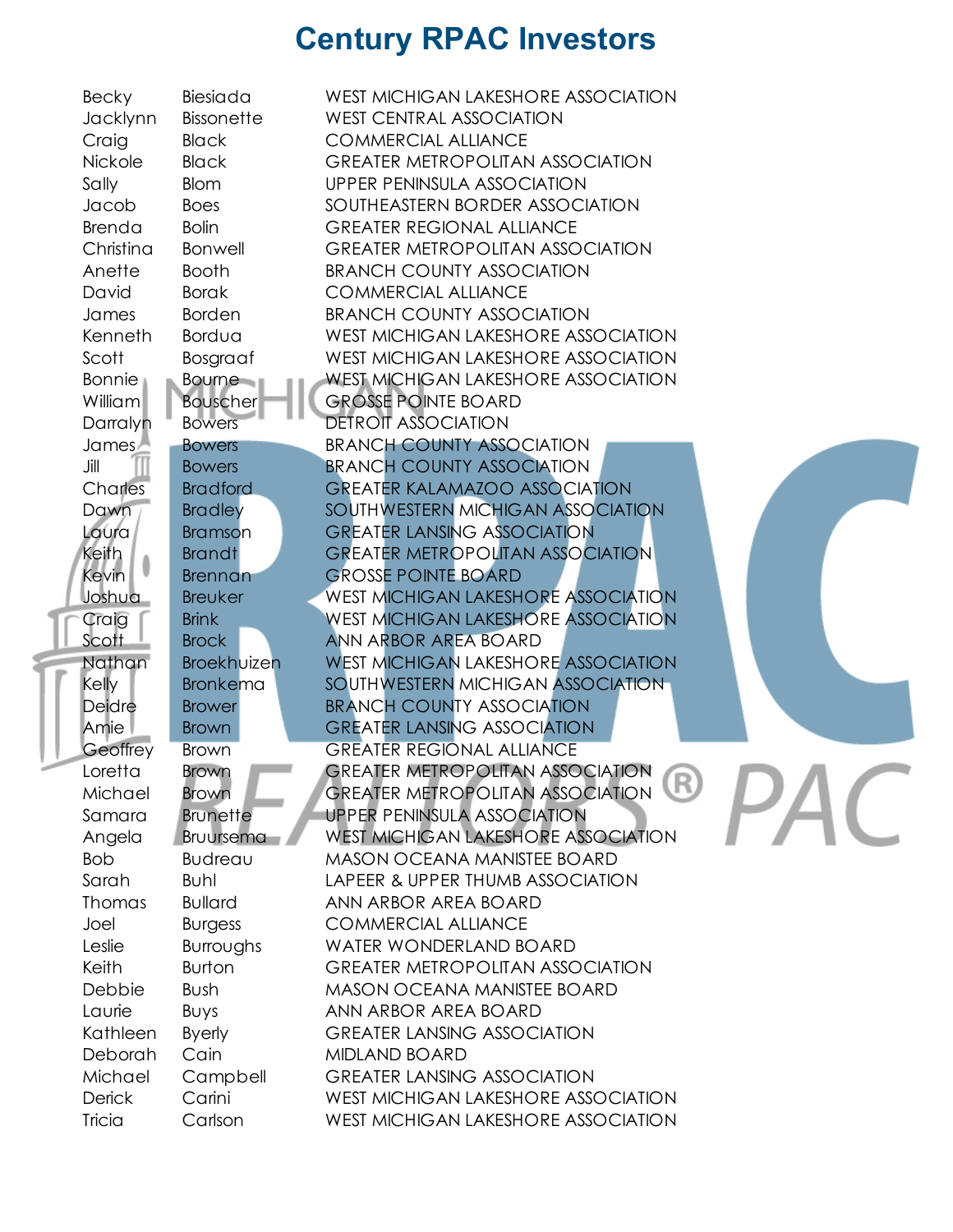| William        | Carlston            | WEST MICHIGAN LAKESHORE ASSOCIATION        |
|----------------|---------------------|--------------------------------------------|
| Dawn           | Caruso              | UPPER PENINSULA ASSOCIATION                |
| Karmen         | Case                | <b>BRANCH COUNTY ASSOCIATION</b>           |
| Amber          | Cass                | <b>WEST CENTRAL ASSOCIATION</b>            |
| Deborah        | Chapel              | ANN ARBOR AREA BOARD                       |
| Alicia         | Chapin              | NORTHEASTERN MICHIGAN BOARD                |
| Evelyn         | Chateauvert         | SOUTHEASTERN BORDER ASSOCIATION            |
| Brenda         | Chatfield           | LENAWEE COUNTY ASSOCIATION                 |
| Matthew        | Cheplicki           | SOUTHEASTERN BORDER ASSOCIATION            |
| <b>Brent</b>   | Church              | NORTHEASTERN MICHIGAN BOARD                |
| Emily          | Cisneros            | WEST MICHIGAN LAKESHORE ASSOCIATION        |
| Earl           | <b>Clements</b>     | <b>COMMERCIAL ALLIANCE</b>                 |
| Debby          | Clinesmith          | <b>GREATER METROPOLITAN ASSOCIATION</b>    |
| <b>Brian</b>   | Clinger             | <b>GREATER REGIONAL ALLIANCE</b>           |
| Alicia         | Cloutier            | NORTH OAKLAND COUNTY BOARD                 |
| Frank          | Cobb                | <b>WEST MICHIGAN LAKESHORE ASSOCIATION</b> |
| James          | Coe                 | <b>WEST MICHIGAN LAKESHORE ASSOCIATION</b> |
| <b>Thomas</b>  | Coleman             | <b>EASTERN THUMB ASSOCIATION</b>           |
| Carolyn        | Collins             | <b>ASPIRE NORTH</b>                        |
| Chris          | Colvin              | <b>COMMERCIAL ALLIANCE</b>                 |
| Cody           | <b>Colvin</b>       | <b>COMMERCIAL ALLIANCE</b>                 |
| Peter          | Colvin              | <b>COMMERCIAL ALLIANCE</b>                 |
| <b>Heather</b> | Condon              | <b>BRANCH COUNTY ASSOCIATION</b>           |
| Adam           | Connor              | <b>GREATER REGIONAL ALLIANCE</b>           |
| Morgan         | Converse            | NORTHEASTERN MICHIGAN BOARD                |
|                | Christopher Coponen | <b>UPPER PENINSULA ASSOCIATION</b>         |
| <b>GEORGE</b>  | <b>COPP</b>         | <b>JACKSON AREA ASSOCIATION</b>            |
| <b>Mary</b>    | Couitcher           | SOUTHWESTERN MICHIGAN ASSOCIATION          |
| Sandra         | Covaleski           | <b>COMMERCIAL BOARD</b>                    |
| Margaret       | Crawford            | EASTERN UPPER PENINSULA BOARD              |
| Karen          | Cresap              | <b>GREATER METROPOLITAN ASSOCIATION</b>    |
| Joy            | Crews               | <b>WEST MICHIGAN LAKESHORE ASSOCIATION</b> |
| <b>Brian</b>   | Cribbs              | WEST MICHIGAN LAKESHORE ASSOCIATION        |
| Irene          | Cribbs              | <b>WEST MICHIGAN LAKESHORE ASSOCIATION</b> |
| Jim            | Criteser            | <b>BATTLE CREEK AREA ASSOCIATION</b>       |
| Linda          | Crouse              | <b>WEST MICHIGAN LAKESHORE ASSOCIATION</b> |
| Pia            | Crum                | ANN ARBOR AREA BOARD                       |
| Laurie         | Cummings            | UPPER PENINSULA ASSOCIATION                |
| Jodey          | Custack             | <b>GREATER LANSING ASSOCIATION</b>         |
| Anthony        | D'Olivo             | <b>GREATER METROPOLITAN ASSOCIATION</b>    |
| Teresa         | Dahlgren            | SOUTHWESTERN MICHIGAN ASSOCIATION          |
| Laila          | Dakroub             | DEARBORN AREA BOARD                        |
| Carolee        | Dalrymple           | SOUTHWESTERN MICHIGAN ASSOCIATION          |
| Dane           | Davis               | <b>COMMERCIAL ALLIANCE</b>                 |
| Michelle       | Davis               | SOUTHEASTERN BORDER ASSOCIATION            |
| <b>Tracey</b>  | Deal                | WEST MICHIGAN LAKESHORE ASSOCIATION        |
| Chris          | Dean                | <b>JACKSON AREA ASSOCIATION</b>            |
| Jayne          | Dean                | SOUTHEASTERN BORDER ASSOCIATION            |
|                |                     |                                            |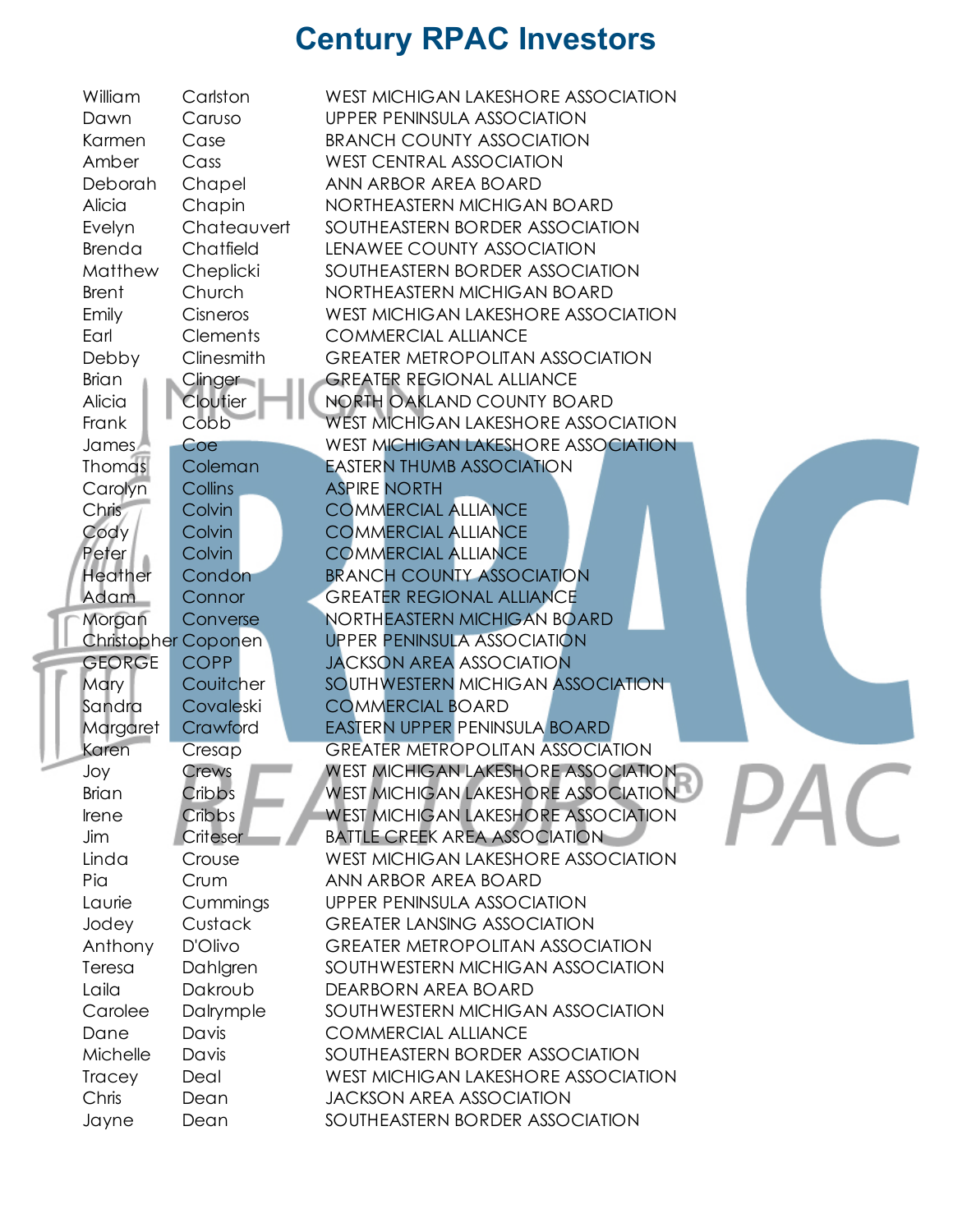| Thomas                      | Deboer           | <b>COMMERCIAL ALLIANCE</b>                                                     |
|-----------------------------|------------------|--------------------------------------------------------------------------------|
| Diana                       | Decker           | WEST MICHIGAN LAKESHORE ASSOCIATION                                            |
| Johanna                     | <b>Decker</b>    | ST JOSEPH COUNTY ASSOCIATION                                                   |
| Julie                       | <b>DeDoes</b>    | WEST MICHIGAN LAKESHORE ASSOCIATION                                            |
| Michael                     | DeFauw           | <b>GROSSE POINTE BOARD</b>                                                     |
| Mary Jo                     | DeHaven          | <b>GREATER LANSING ASSOCIATION</b>                                             |
| Alexis                      | DeLuca           | <b>GROSSE POINTE BOARD</b>                                                     |
| David                       | Denton           | <b>COMMERCIAL ALLIANCE</b>                                                     |
| Kris                        | <b>DePree</b>    | <b>COMMERCIAL ALLIANCE</b>                                                     |
| <b>Rick</b>                 | Dernberger       | WEST MICHIGAN LAKESHORE ASSOCIATION                                            |
| <b>Christopher DeRosier</b> |                  | <b>GROSSE POINTE BOARD</b>                                                     |
| Sheri                       | <b>Detrick</b>   | <b>COMMERCIAL ALLIANCE</b>                                                     |
| Aubree                      | DeVisser         | WEST MICHIGAN LAKESHORE ASSOCIATION                                            |
| Jason                       | DeWitt           | <b>COMMERCIAL ALLIANCE</b>                                                     |
| Patricia                    | Dial             | <b>GREATER METROPOLITAN ASSOCIATION</b>                                        |
| <b>Bruce</b>                | Diephouse        | <b>COMMERCIAL ALLIANCE</b>                                                     |
| Anthony                     | <b>Djonlekaj</b> | NORTH OAKLAND COUNTY BOARD                                                     |
| Michael                     | <b>Doe</b>       | ST JOSEPH COUNTY ASSOCIATION                                                   |
| Lori                        | <b>Dolman</b>    | <b>GREATER METROPOLITAN ASSOCIATION</b>                                        |
| Shelley                     | <b>Donnelly</b>  | <b>WEST MICHIGAN LAKESHORE ASSOCIATION</b>                                     |
| <b>David</b>                | Dougan           | <b>WEST CENTRAL ASSOCIATION</b>                                                |
| James                       | Drews II         | <b>BRANCH COUNTY ASSOCIATION</b>                                               |
| Kimberly                    | <b>Dries</b>     | <b>GROSSE POINTE BOARD</b>                                                     |
| Kenneth                     | <b>Duetsch</b>   | <b>EAST CENTRAL ASSOCIATION</b>                                                |
| Nancy                       | Duncanson        | <b>GREATER METROPOLITAN ASSOCIATION</b>                                        |
| <b>Beth</b>                 | Dunlap           | <b>BATTLE CREEK AREA ASSOCIATION</b>                                           |
| <b>Drew</b>                 | Durham           | <b>COMMERCIAL ALLIANCE</b>                                                     |
| <b>David</b>                | Dusenberry Jr.   | <b>WEST MICHIGAN LAKESHORE ASSOCIATION</b>                                     |
| <b>David</b>                | Dusenberry Sr.   | WEST MICHIGAN LAKESHORE ASSOCIATION                                            |
| Corrie                      | Dye-Hale         | SOUTHEASTERN BORDER ASSOCIATION                                                |
| Chris                       | <b>Dykema</b>    | <b>WEST MICHIGAN LAKESHORE ASSOCIATION</b>                                     |
| Kathleen                    | Earl             | ST JOSEPH COUNTY ASSOCIATION<br>LITU,                                          |
| Lisa                        | Elzinga          | <b>UPPER PENINSULA ASSOCIATION</b>                                             |
| Allen                       | <b>Emmons</b>    | <b>COMMERCIAL ALLIANCE</b>                                                     |
| Elizabeth                   | Engel            | <b>WEST MICHIGAN LAKESHORE ASSOCIATION</b>                                     |
| Chase                       | Erickson         | <b>UPPER PENINSULA ASSOCIATION</b>                                             |
| Linda<br><b>Bruce</b>       | Eriksen<br>Essex | <b>GREATER METROPOLITAN ASSOCIATION</b><br>WEST MICHIGAN LAKESHORE ASSOCIATION |
| Jane                        | Evans            | <b>GREATER METROPOLITAN ASSOCIATION</b>                                        |
| Wendy                       | Ezzo             | <b>GREATER LANSING ASSOCIATION</b>                                             |
| <b>Brandon</b>              | Faber            | <b>GREATER REGIONAL ALLIANCE</b>                                               |
| Susan                       | Fairbanks        | NORTHEASTERN MICHIGAN BOARD                                                    |
| Sandy                       | Farida           | <b>GREATER METROPOLITAN ASSOCIATION</b>                                        |
| Mikhail                     | Fedewa           | <b>JACKSON AREA ASSOCIATION</b>                                                |
| Kimberly                    | Feghali          | <b>GREATER METROPOLITAN ASSOCIATION</b>                                        |
| Brittany                    | Felde            | <b>WEST CENTRAL ASSOCIATION</b>                                                |
| Corey                       | Feldpausch       | <b>GREATER LANSING ASSOCIATION</b>                                             |
| Mark                        | Finkelstein      | <b>COMMERCIAL ALLIANCE</b>                                                     |
|                             |                  |                                                                                |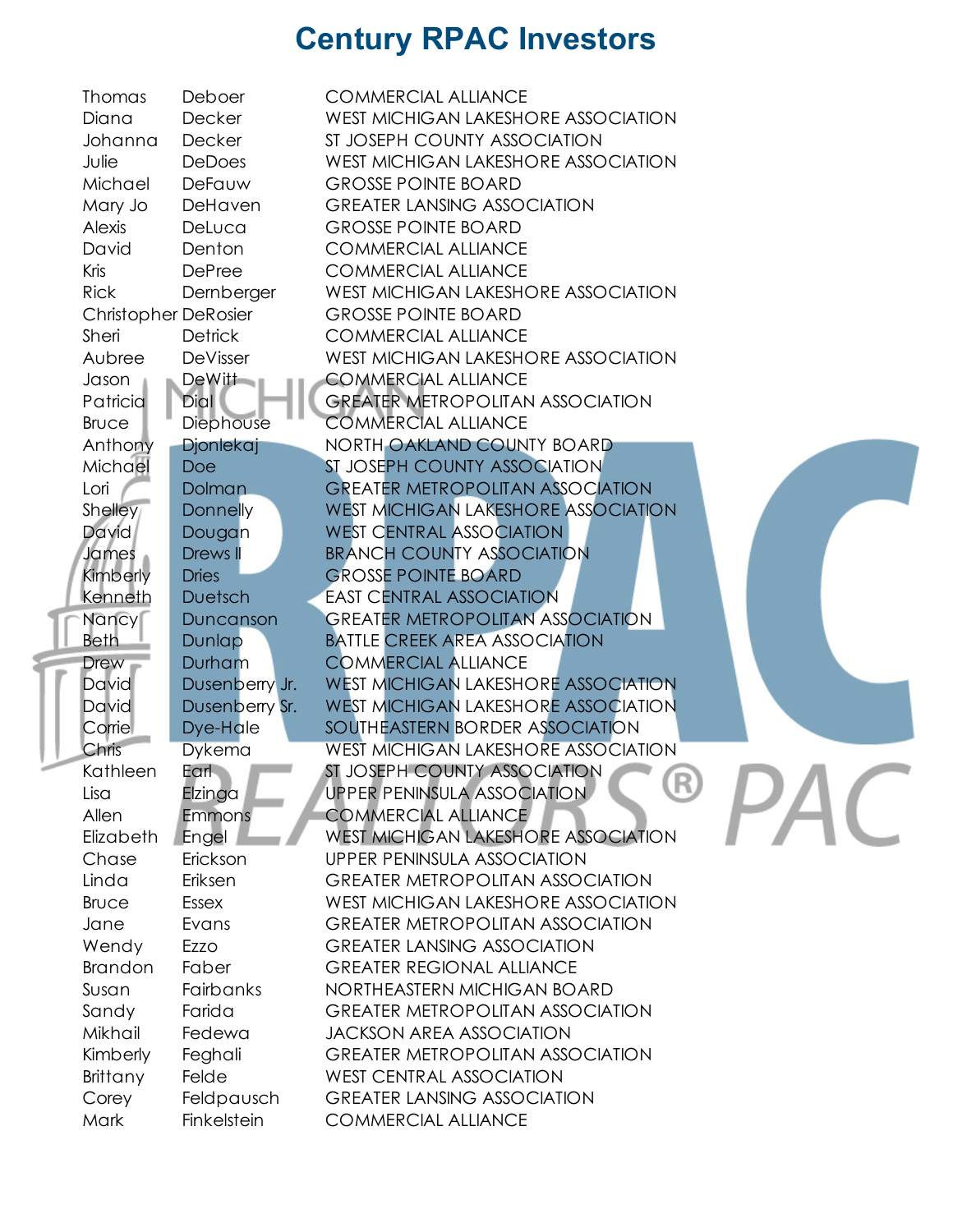| <b>Brooke</b>   | Finlan         | <b>GREATER REGIONAL ALLIANCE</b>           |
|-----------------|----------------|--------------------------------------------|
| <b>JENNIFER</b> | <b>FLACK</b>   | <b>JACKSON AREA ASSOCIATION</b>            |
| Lauren          | Flannery       | <b>GREATER LANSING ASSOCIATION</b>         |
| Mary Kay        | Florek         | SOUTHEASTERN BORDER ASSOCIATION            |
| Jeremy          | Fogg           | <b>COMMERCIAL ALLIANCE</b>                 |
| Carri           | Foley          | <b>BRANCH COUNTY ASSOCIATION</b>           |
| David           | Foley          | <b>BRANCH COUNTY ASSOCIATION</b>           |
| Mary Ann        | Ford           | <b>BRANCH COUNTY ASSOCIATION</b>           |
| Sarah           | Foster         | <b>GREATER METROPOLITAN ASSOCIATION</b>    |
| Danielle        | French         | <b>GREATER LANSING ASSOCIATION</b>         |
| Sharon          | Frericks       | NORTH OAKLAND COUNTY BOARD                 |
| Luke            | Freund         | <b>GREATER LANSING ASSOCIATION</b>         |
| Amy             | Freundl        | <b>COMMERCIAL BOARD</b>                    |
| Michael         | Friar          | <b>GREATER REGIONAL ALLIANCE</b>           |
| Kathleen        | Furlong        | <b>GROSSE POINTE BOARD</b>                 |
| <b>Bradley</b>  | Fuzak          | <b>WEST MICHIGAN LAKESHORE ASSOCIATION</b> |
| Kathi           | Gabrielse      | <b>WEST MICHIGAN LAKESHORE ASSOCIATION</b> |
| Melissa         | Gagnon         | <b>EASTERN UPPER PENINSULA BOARD</b>       |
| Erin            | <b>Galinac</b> | ANN ARBOR AREA BOARD                       |
| Marie           | Gamber         | SOUTHEASTERN BORDER ASSOCIATION            |
| Nathan          | Gamlin         | <b>UPPER PENINSULA ASSOCIATION</b>         |
| Mary Jo         | Garascia       | <b>GREATER LANSING ASSOCIATION</b>         |
| Jonathan        | Geenen         | <b>COMMERCIAL ALLIANCE</b>                 |
| <b>Kyle</b>     | Geenen         | <b>WEST MICHIGAN LAKESHORE ASSOCIATION</b> |
| Nicole          | Gentry         | <b>ASPIRE NORTH</b>                        |
| Joel            | Genzink        | <b>COMMERCIAL ALLIANCE</b>                 |
| <b>Rick</b>     | Genzink        | <b>WEST MICHIGAN LAKESHORE ASSOCIATION</b> |
| Christine       | George         | ANN ARBOR AREA BOARD                       |
| <b>Tim</b>      | George         | <b>UPPER PENINSULA ASSOCIATION</b>         |
| Tina Marie      | George         | <b>UPPER PENINSULA ASSOCIATION</b>         |
| Lucas           | Gestwicki      | <b>UPPER PENINSULA ASSOCIATION</b>         |
| Lynne           | Giles          | <b>UPPER PENINSULA ASSOCIATION</b>         |
| Carrie          | <b>Girman</b>  | WEST MICHIGAN LAKESHORE ASSOCIATION        |
| John            | Goci           | <b>GREATER METROPOLITAN ASSOCIATION</b>    |
| Amanda          | Goodman        | NORTHEASTERN MICHIGAN BOARD                |
| Tina            | Goodrich       | SOUTHWESTERN MICHIGAN ASSOCIATION          |
| Frank           | Goodroe        | NORTHEASTERN MICHIGAN BOARD                |
| Cathy           | Gordon         | <b>BRANCH COUNTY ASSOCIATION</b>           |
| Shaney          | Gorrell        | <b>JACKSON AREA ASSOCIATION</b>            |
| Tammy           | Graham         | <b>GREATER KALAMAZOO ASSOCIATION</b>       |
| Kendall         | Grashuis       | <b>GREATER REGIONAL ALLIANCE</b>           |
| William         | Gray           | <b>GREATER REGIONAL ALLIANCE</b>           |
| Amanda          | Green          | MONTCALM COUNTY ASSOCIATION                |
| Marcy           | Green          | WEST MICHIGAN LAKESHORE ASSOCIATION        |
| <b>STONEY</b>   | <b>GREEN</b>   | <b>JACKSON AREA ASSOCIATION</b>            |
| Sallie          | Greene         | <b>GREATER REGIONAL ALLIANCE</b>           |
| Anne            | Gregory        | <b>BRANCH COUNTY ASSOCIATION</b>           |
| Loraine         | Griffin        | WEST MICHIGAN LAKESHORE ASSOCIATION        |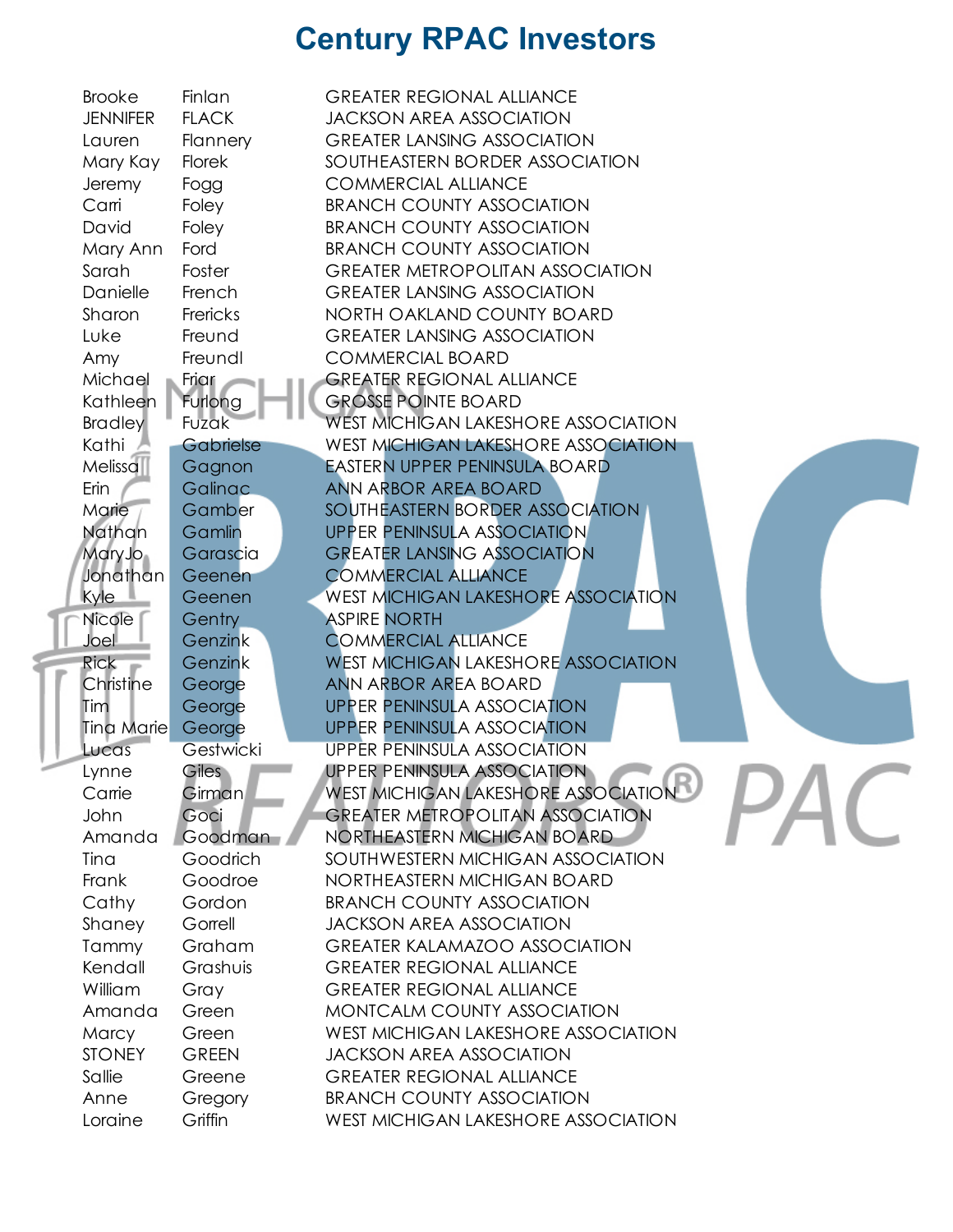| Ginny                   | Grove           | <b>WEST CENTRAL ASSOCIATION</b>            |  |
|-------------------------|-----------------|--------------------------------------------|--|
| Max                     | Grover          | <b>COMMERCIAL ALLIANCE</b>                 |  |
| Robin                   | Guajardo        | SOUTHEASTERN BORDER ASSOCIATION            |  |
| Brenda                  | Guest           | <b>MIDLAND BOARD</b>                       |  |
| Heba                    | <b>Hakim</b>    | <b>GROSSE POINTE BOARD</b>                 |  |
| Jonathon                | Hallberg        | <b>COMMERCIAL ALLIANCE</b>                 |  |
| Kristin                 | Halmaghi        | <b>GREATER METROPOLITAN ASSOCIATION</b>    |  |
| Laura                   | Hammer          | WEST MICHIGAN LAKESHORE ASSOCIATION        |  |
| Danielle                | Hammond         | <b>UPPER PENINSULA ASSOCIATION</b>         |  |
| Travis                  | Hampton         | <b>BRANCH COUNTY ASSOCIATION</b>           |  |
| Troy                    | Hampton         | <b>BRANCH COUNTY ASSOCIATION</b>           |  |
| <b>Christopher Hare</b> |                 | WEST MICHIGAN LAKESHORE ASSOCIATION        |  |
| Scott                   | Harestad        | WEST MICHIGAN LAKESHORE ASSOCIATION        |  |
| Elizabeth n             | <b>Harris</b>   | <b>GREATER METROPOLITAN ASSOCIATION</b>    |  |
| Alexis                  | <b>Hass</b>     | <b>GREATER LANSING ASSOCIATION</b>         |  |
| Steven                  | Hass            | WEST MICHIGAN LAKESHORE ASSOCIATION        |  |
| <b>LORI</b>             | <b>HAUETER</b>  | <b>JACKSON AREA ASSOCIATION</b>            |  |
| <b>Brad</b>             | Haugk           | <b>GREATER METROPOLITAN ASSOCIATION</b>    |  |
| DeAnne                  | <b>Hawley</b>   | <b>BRANCH COUNTY ASSOCIATION</b>           |  |
| Linda                   | Hazelhoff       | <b>GREATER KALAMAZOO ASSOCIATION</b>       |  |
| Sally                   | <b>Heavener</b> | <b>WEST MICHIGAN LAKESHORE ASSOCIATION</b> |  |
| Donna                   | Heikkila        | <b>UPPER PENINSULA ASSOCIATION</b>         |  |
| Tara                    | Hemker          | <b>BRANCH COUNTY ASSOCIATION</b>           |  |
| Andrea                  | Hemmelgarn      | WEST MICHIGAN LAKESHORE ASSOCIATION        |  |
| Amy                     | Hendrickson     | <b>WEST MICHIGAN LAKESHORE ASSOCIATION</b> |  |
| <b>Isaac</b>            | Henry           | <b>LENAWEE COUNTY ASSOCIATION</b>          |  |
| Meghan                  | Heritage        | <b>WEST MICHIGAN LAKESHORE ASSOCIATION</b> |  |
| Darrel                  | Herweyer        | <b>COMMERCIAL ALLIANCE</b>                 |  |
| Darren                  | Herweyer        | <b>COMMERCIAL ALLIANCE</b>                 |  |
| <b>Mark</b>             | <b>Hewitt</b>   | <b>GREATER REGIONAL ALLIANCE</b>           |  |
| Melissa                 |                 | <b>WEST MICHIGAN LAKESHORE ASSOCIATION</b> |  |
| John                    | Heyer           | <b>GREATER METROPOLITAN ASSOCIATION</b>    |  |
| Monica                  | <b>Higgins</b>  | R<br>SOUTHEASTERN BORDER ASSOCIATION       |  |
|                         | <b>Hillman</b>  | <b>COMMERCIAL ALLIANCE</b>                 |  |
| Charles                 | Hoats           |                                            |  |
| Gary                    | Hobson          | <b>EAST CENTRAL ASSOCIATION</b>            |  |
| <b>Brent</b>            | Hoitenga        | WEST MICHIGAN LAKESHORE ASSOCIATION        |  |
| Cindy                   | Holbin          | <b>EAST CENTRAL ASSOCIATION</b>            |  |
| Fern                    | Hollingshead    | SOUTHWESTERN MICHIGAN ASSOCIATION          |  |
| Wendy                   | Holstege        | WEST MICHIGAN LAKESHORE ASSOCIATION        |  |
| Hali                    | Holt            | UPPER PENINSULA ASSOCIATION                |  |
| Jaclyn                  | Horsell         | <b>UPPER PENINSULA ASSOCIATION</b>         |  |
| <b>DANA</b>             | <b>HOWELL</b>   | <b>JACKSON AREA ASSOCIATION</b>            |  |
| Nancy                   | Howell          | <b>GREATER METROPOLITAN ASSOCIATION</b>    |  |
| Peter                   | Hubbard         | <b>GREATER METROPOLITAN ASSOCIATION</b>    |  |
| <b>Brian</b>            | Hubble          | <b>COMMERCIAL ALLIANCE</b>                 |  |
| Heather                 | Hudson          | <b>ASPIRE NORTH</b>                        |  |
| Ronald                  | Hudson          | <b>GREATER REGIONAL ALLIANCE</b>           |  |
| Michael                 | Hummel          | <b>WEST CENTRAL ASSOCIATION</b>            |  |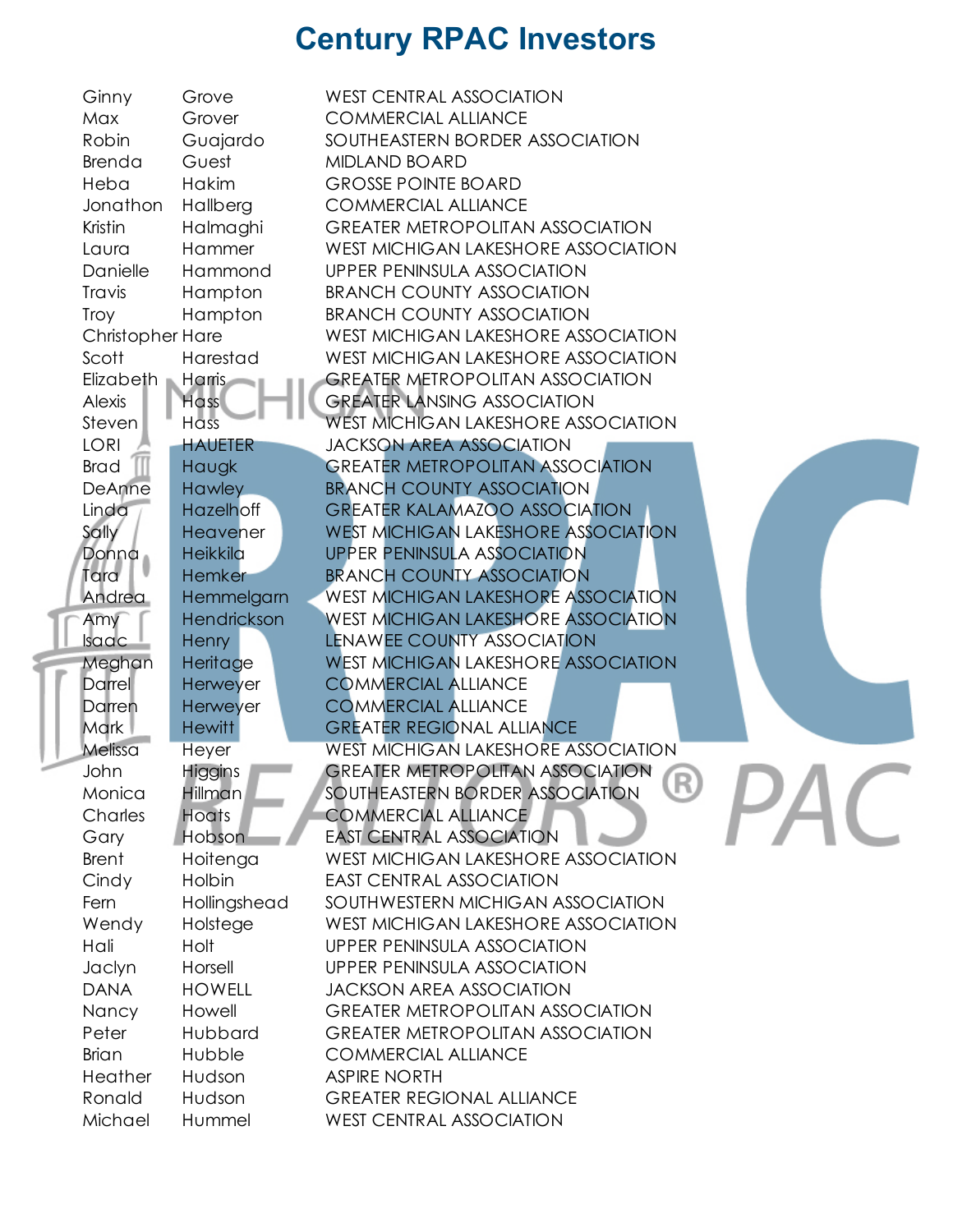| Jeff               | Hundley                     | <b>COMMERCIAL ALLIANCE</b>                 |
|--------------------|-----------------------------|--------------------------------------------|
| Donald             | <b>Hutchins</b>             | WEST MICHIGAN LAKESHORE ASSOCIATION        |
| Tyler              | Hyma                        | WEST MICHIGAN LAKESHORE ASSOCIATION        |
| Sandra             | Innerebner                  | <b>UPPER PENINSULA ASSOCIATION</b>         |
| Anthony            | Jablonski                   | <b>GREATER METROPOLITAN ASSOCIATION</b>    |
| Darlene            | Jackson                     | <b>GREATER METROPOLITAN ASSOCIATION</b>    |
| Nancy              | Jacob                       | <b>WATER WONDERLAND BOARD</b>              |
| Kurt               | Jacobs                      | WATER WONDERLAND BOARD                     |
| Michael            | Jacobs                      | WEST MICHIGAN LAKESHORE ASSOCIATION        |
| Mary               | Janik                       | <b>ASPIRE NORTH</b>                        |
| Ellen              | Jarl                        | <b>GREATER KALAMAZOO ASSOCIATION</b>       |
| Paula              | Jarquin                     | WEST MICHIGAN LAKESHORE ASSOCIATION        |
| Richard            | Jarzembowski                | ANN ARBOR AREA BOARD                       |
| Carlos             | Jean-Francois ASPIRE NORTH  |                                            |
| Shannon            | Jensen-Boncher ASPIRE NORTH |                                            |
| Frances            | Johnson                     | <b>GREATER METROPOLITAN ASSOCIATION</b>    |
| Leah               | Johnson                     | WEST MICHIGAN LAKESHORE ASSOCIATION        |
| Carly              | Jones                       | <b>WEST MICHIGAN LAKESHORE ASSOCIATION</b> |
| Brad/              | <b>Jordan</b>               | ANN ARBOR AREA BOARD                       |
| Lindsey            | Jorgensen                   | <b>WEST CENTRAL ASSOCIATION</b>            |
| Danielle           | Jozsa                       | SOUTHEASTERN BORDER ASSOCIATION            |
| Steffanie          | Jozsa                       | SOUTHEASTERN BORDER ASSOCIATION            |
| Lori <sup>1</sup>  | <b>Juries</b>               | <b>WEST MICHIGAN LAKESHORE ASSOCIATION</b> |
| Rebecca            | Kaiser                      | <b>WEST MICHIGAN LAKESHORE ASSOCIATION</b> |
| Andrew             | Kapanowski                  | <b>COMMERCIAL ALLIANCE</b>                 |
| David <sup>1</sup> | Kaplan                      | NORTH OAKLAND COUNTY BOARD                 |
| Edward             | Karasek                     | <b>WEST MICHIGAN LAKESHORE ASSOCIATION</b> |
| Mike               | Kauffman                    | SOUTHWESTERN MICHIGAN ASSOCIATION          |
| <b>Barry</b>       | Kaufman                     | <b>COMMERCIAL ALLIANCE</b>                 |
| Maria              | Keast                       | MONTCALM COUNTY ASSOCIATION                |
| George             | <b>Keely</b>                | <b>EAST CENTRAL ASSOCIATION</b>            |
| Kathleen           | Kelchner                    | <b>GROSSE POINTE BOARD</b>                 |
| Jonathan           | Keller                      | UK,<br>ANN ARBOR AREA BOARD                |
| Sue                | Kempton                     | <b>WEST CENTRAL ASSOCIATION</b>            |
| Amber              | Kennell                     | <b>GREATER LANSING ASSOCIATION</b>         |
| Kayla              | Kesting                     | <b>WEST CENTRAL ASSOCIATION</b>            |
| Michael            | Kevern                      | <b>GREATER LANSING ASSOCIATION</b>         |
| Jody               | Kirchberg                   | <b>BRANCH COUNTY ASSOCIATION</b>           |
| Renee              | Kirksey                     | WEST MICHIGAN LAKESHORE ASSOCIATION        |
| Daniel             | Kirwin                      | <b>WEST CENTRAL ASSOCIATION</b>            |
| Francine           | Kitkowski                   | <b>UPPER PENINSULA ASSOCIATION</b>         |
| David              | Klima                       | <b>GREATER KALAMAZOO ASSOCIATION</b>       |
| Mallorie           | Kragt                       | WEST MICHIGAN LAKESHORE ASSOCIATION        |
| Alicia             | Kramer                      | WEST MICHIGAN LAKESHORE ASSOCIATION        |
| Debra              | Kruse                       | <b>JACKSON AREA ASSOCIATION</b>            |
| Hazel              | Kuczmera                    | WEST MICHIGAN LAKESHORE ASSOCIATION        |
| John               | Kuiper                      | <b>COMMERCIAL ALLIANCE</b>                 |
| Kurt               | Kunst                       | <b>COMMERCIAL ALLIANCE</b>                 |
|                    |                             |                                            |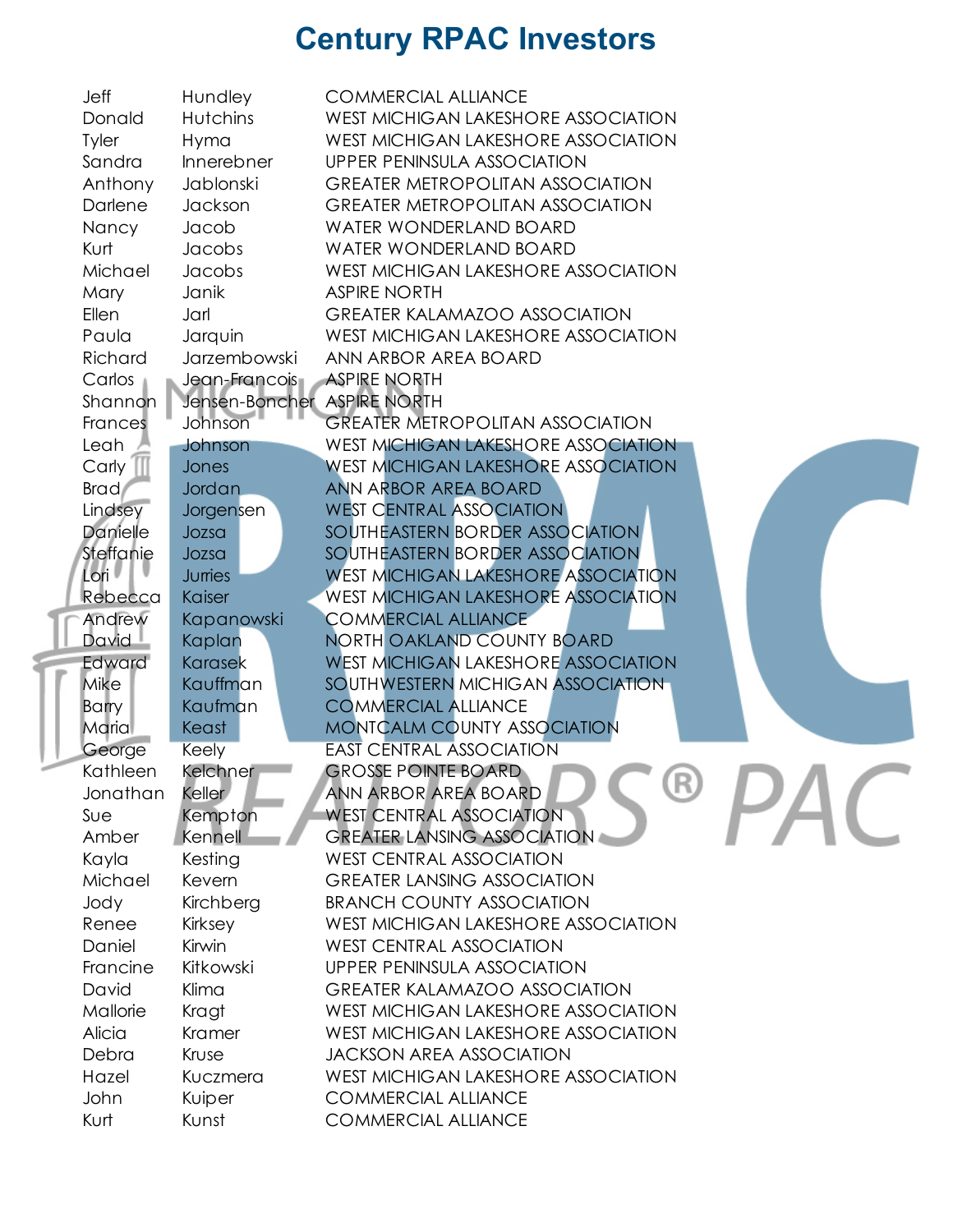| Jonathan          | Kwekel              | WEST MICHIGAN LAKESHORE ASSOCIATION                                      |
|-------------------|---------------------|--------------------------------------------------------------------------|
| Doris             | LaBeau              | SOUTHEASTERN BORDER ASSOCIATION                                          |
| Mark              | Lagana              | <b>GREATER METROPOLITAN ASSOCIATION</b>                                  |
| Karen             | Lahti               | UPPER PENINSULA ASSOCIATION                                              |
| Tracey            | Laitinen            | EASTERN UPPER PENINSULA BOARD                                            |
| Ryan              | Lally               | <b>GROSSE POINTE BOARD</b>                                               |
| Lucy              | Lamson              | <b>BRANCH COUNTY ASSOCIATION</b>                                         |
| Amanda            | Lankerd             | <b>BATTLE CREEK AREA ASSOCIATION</b>                                     |
| Richard           | LaPorte             | <b>GREATER KALAMAZOO ASSOCIATION</b>                                     |
| <b>Jack</b>       | Larson              | UPPER PENINSULA ASSOCIATION                                              |
| <b>NANCY</b>      | LARSON              | UPPER PENINSULA ASSOCIATION                                              |
| Darren            | Lasanen             | UPPER PENINSULA ASSOCIATION                                              |
| Bill              | LaVoy               | SOUTHEASTERN BORDER ASSOCIATION                                          |
| Robert            | Lawrence            | <b>COMMERCIAL BOARD</b>                                                  |
| Peter             | Lawrence II         | <b>JACKSON AREA ASSOCIATION</b>                                          |
| Paul              | Leason              | <b>GREATER REGIONAL ALLIANCE</b>                                         |
| Jeffrey           | Lee                 | <b>GREATER KALAMAZOO ASSOCIATION</b>                                     |
| <b>Brooke</b>     | Leigeb              | <b>MIDLAND BOARD</b>                                                     |
| John/             | Lesinski            | DEARBORN AREA BOARD                                                      |
| Ron <sup>-</sup>  | Lesneski            | NORTHEASTERN MICHIGAN BOARD                                              |
| <b>Brittany</b>   | Lester              | <b>JACKSON AREA ASSOCIATION</b>                                          |
| Thun              |                     | LeuamChampa: WEST MICHIGAN LAKESHORE ASSOCIATION                         |
| Gwendolyn Lewis   |                     | <b>GREATER METROPOLITAN ASSOCIATION</b>                                  |
| Eric              | Libby               | <b>WEST MICHIGAN LAKESHORE ASSOCIATION</b>                               |
| Mary              | Libby               | <b>WEST MICHIGAN LAKESHORE ASSOCIATION</b>                               |
| Tami              | Lile Swart          | <b>WEST MICHIGAN LAKESHORE ASSOCIATION</b>                               |
| Cheryl            | Lindgren            | <b>COMMERCIAL ALLIANCE</b>                                               |
| <b>Thomas</b>     | Lipinski            | <b>GROSSE POINTE BOARD</b>                                               |
| <b>Kevin</b>      | Lipke               | <b>COMMERCIAL ALLIANCE</b>                                               |
| Carolyn           | Liscum-Mis          | LENAWEE COUNTY ASSOCIATION                                               |
| Cherie<br>William | Liskey              | <b>WEST MICHIGAN LAKESHORE ASSOCIATION</b><br><b>COMMERCIAL ALLIANCE</b> |
|                   | Loker               | (K)<br><b>BRANCH COUNTY ASSOCIATION</b>                                  |
| <b>Nick</b>       | Longstreet<br>Loose | <b>CLARE GLADWIN BOARD</b>                                               |
| Sonya<br>Forrest  | Lord                | <b>WEST CENTRAL ASSOCIATION</b>                                          |
| Tammy             | Lord                | <b>EAST CENTRAL ASSOCIATION</b>                                          |
| Steven            | Lott                | MONTCALM COUNTY ASSOCIATION                                              |
| Debora            | Lounds-Bowers       | <b>BRANCH COUNTY ASSOCIATION</b>                                         |
| Lynn              | Louton              | <b>GREATER METROPOLITAN ASSOCIATION</b>                                  |
| <b>Brent</b>      | Lubbers             | WEST MICHIGAN LAKESHORE ASSOCIATION                                      |
| Paul              | Lubienski           | ANN ARBOR AREA BOARD                                                     |
| Frank             | Lucarelli           | SOUTHEASTERN BORDER ASSOCIATION                                          |
| Melissa           | Lundeberg           | WEST MICHIGAN LAKESHORE ASSOCIATION                                      |
| Kenneth           | Machiela            | WEST MICHIGAN LAKESHORE ASSOCIATION                                      |
| Paul              | Madison             | <b>WATER WONDERLAND BOARD</b>                                            |
| Charles           | Mahar Jr.           | MONTCALM COUNTY ASSOCIATION                                              |
| Amber             | Majtyka             | SOUTHEASTERN BORDER ASSOCIATION                                          |
| Jason             | Makowski            | <b>COMMERCIAL ALLIANCE</b>                                               |
|                   |                     |                                                                          |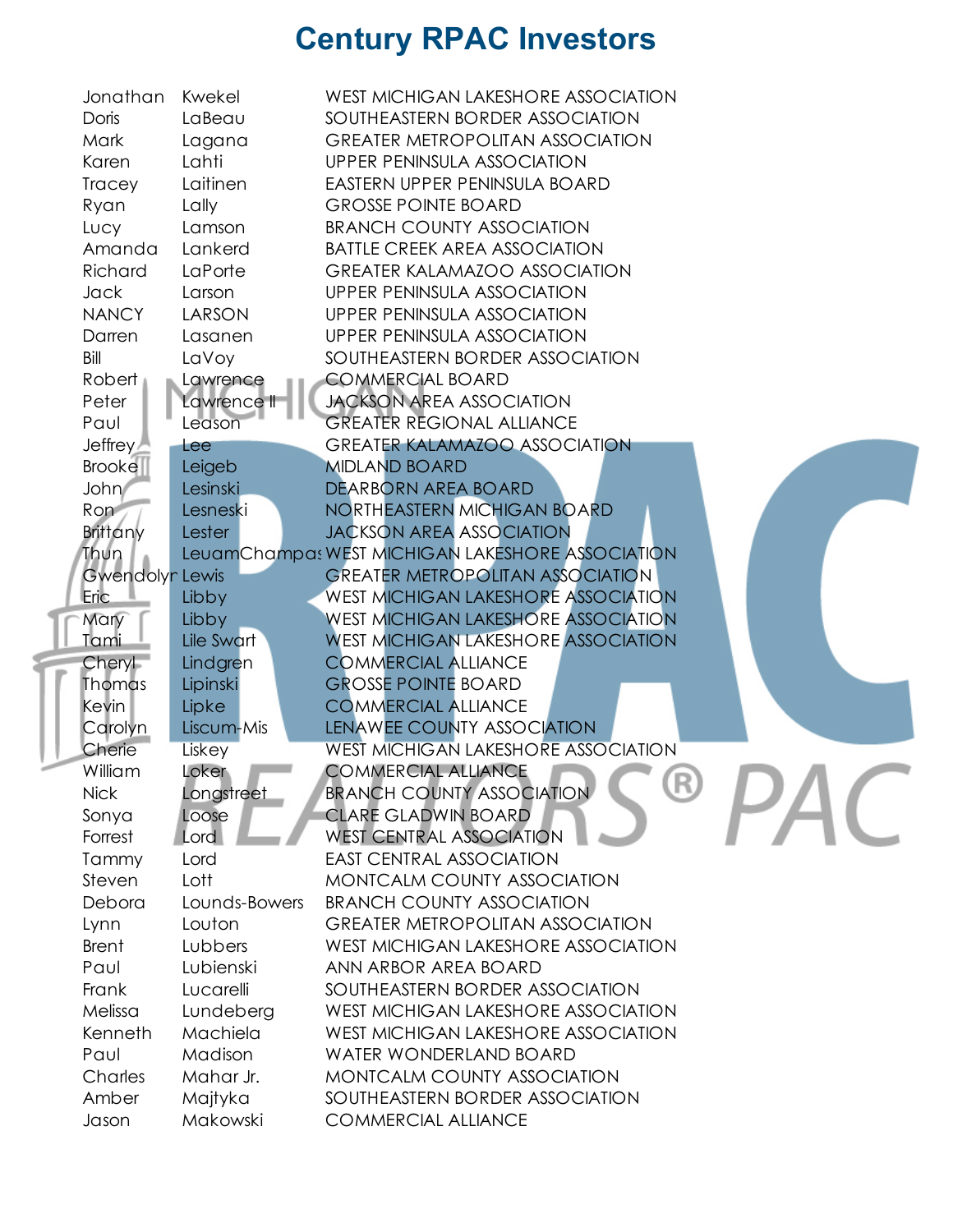| John               | Malek                | WEST MICHIGAN LAKESHORE ASSOCIATION                                  |
|--------------------|----------------------|----------------------------------------------------------------------|
| Justin             | Malek                | WEST MICHIGAN LAKESHORE ASSOCIATION                                  |
| Alicia             | Manceau              | <b>MIDLAND BOARD</b>                                                 |
| Ryan               | Maneke               | <b>GREATER KALAMAZOO ASSOCIATION</b>                                 |
| James              | Mangiapane           | <b>GREATER METROPOLITAN ASSOCIATION</b>                              |
| Lana               | Mangiapane           | <b>GREATER METROPOLITAN ASSOCIATION</b>                              |
| David              | Mapes                | <b>GREATER REGIONAL ALLIANCE</b>                                     |
| Mary               | Mapes                | <b>GREATER REGIONAL ALLIANCE</b>                                     |
| Laura              | Marcus-Nolan         | WEST MICHIGAN LAKESHORE ASSOCIATION                                  |
| Steven             | Marcusse             | <b>COMMERCIAL ALLIANCE</b>                                           |
| William            | <b>Marmalick</b>     | UPPER PENINSULA ASSOCIATION                                          |
| Anglia             | Marsh                | <b>BRANCH COUNTY ASSOCIATION</b>                                     |
| Chad               | Marsh                | <b>BRANCH COUNTY ASSOCIATION</b>                                     |
| Frank              | Marshall             | <b>COMMERCIAL ALLIANCE</b>                                           |
| Kendra             | Marshall             | <b>WEST MICHIGAN LAKESHORE ASSOCIATION</b>                           |
| Roger              | Martin               | <b>GREATER METROPOLITAN ASSOCIATION</b>                              |
| Gillian            | Mashni               | DEARBORN AREA BOARD                                                  |
| Juan               | Mata                 | <b>WEST MICHIGAN LAKESHORE ASSOCIATION</b>                           |
| Dawn               | <b>Mazeikis</b>      | <b>WEST MICHIGAN LAKESHORE ASSOCIATION</b>                           |
| Megan              | <b>Mazurek</b>       | ANN ARBOR AREA BOARD                                                 |
| Mark               | McAleenan            | <b>COMMERCIAL ALLIANCE</b>                                           |
| Charlene           | <b>McCallum</b>      | <b>GREATER LANSING ASSOCIATION</b>                                   |
| James              | <b>McClain</b>       | <b>WEST MICHIGAN LAKESHORE ASSOCIATION</b>                           |
| <b>Betina</b>      | <b>McDaniel</b>      | <b>GREATER REGIONAL ALLIANCE</b>                                     |
| Joseph             | <b>McNally</b>       | <b>WEST CENTRAL ASSOCIATION</b>                                      |
| Janet <sup>1</sup> | McNamara             | <b>WEST MICHIGAN LAKESHORE ASSOCIATION</b>                           |
| Angie              | <b>McNeely</b>       | SOUTHEASTERN BORDER ASSOCIATION                                      |
| <b>Bennett</b>     | <b>McNeil</b>        | <b>WEST MICHIGAN LAKESHORE ASSOCIATION</b>                           |
| Douglas            | <b>McNeil</b>        | <b>WEST MICHIGAN LAKESHORE ASSOCIATION</b>                           |
| Sada               | <b>McNiel</b>        | <b>EAST CENTRAL ASSOCIATION</b>                                      |
| Douglas            | Merriam              | <b>MICHIGAN REALTORS</b>                                             |
| Jeri Jo            | Meyer                | <b>GREATER LANSING ASSOCIATION</b><br>(R)                            |
| Rose               | Meza                 | ANN ARBOR AREA BOARD                                                 |
| Randall            | Miedema              | <b>WEST CENTRAL ASSOCIATION</b>                                      |
| Sid                | Miedema              | <b>COMMERCIAL ALLIANCE</b>                                           |
| Melissa            | Mikus                | <b>UPPER PENINSULA ASSOCIATION</b>                                   |
| Jodi               | Milks                | <b>COMMERCIAL ALLIANCE</b>                                           |
| Kevin              | Miller               | WEST MICHIGAN LAKESHORE ASSOCIATION                                  |
| Mark               | Miller               | <b>BATTLE CREEK AREA ASSOCIATION</b>                                 |
| Matthew<br>Kristin | Miller<br>Mills      | ANN ARBOR AREA BOARD                                                 |
|                    |                      | ANN ARBOR AREA BOARD                                                 |
| Renny              | Mills                | SOUTHWESTERN MICHIGAN ASSOCIATION                                    |
| David<br>Melissa   | Mitchell<br>Mitchell | <b>BRANCH COUNTY ASSOCIATION</b><br><b>GREATER REGIONAL ALLIANCE</b> |
| Amber              | Modert               | <b>BRANCH COUNTY ASSOCIATION</b>                                     |
| Patrick            | Mohney               | <b>COMMERCIAL ALLIANCE</b>                                           |
| Robert             | Mollison             | SOUTHWESTERN MICHIGAN ASSOCIATION                                    |
|                    | Monette              |                                                                      |
| Tom                |                      | WEST MICHIGAN LAKESHORE ASSOCIATION                                  |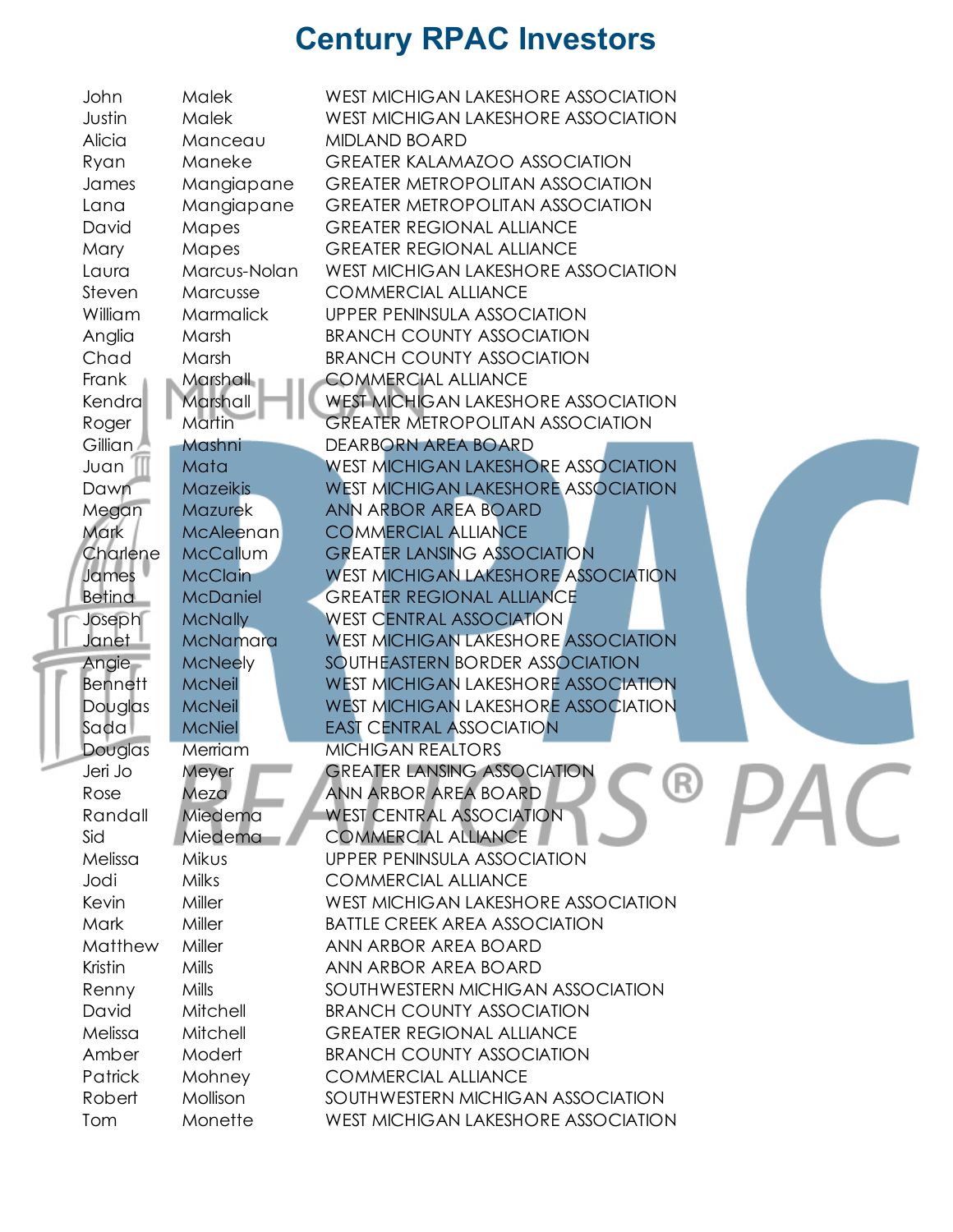| Lisa          | Mongiat       | UPPER PENINSULA ASSOCIATION                |
|---------------|---------------|--------------------------------------------|
| David         | Montgomery    | NORTH OAKLAND COUNTY BOARD                 |
| Ervin         | Moore         | <b>WEST CENTRAL ASSOCIATION</b>            |
| Kristen       | Moore         | <b>COMMERCIAL ALLIANCE</b>                 |
| Scott         | Morgan        | <b>COMMERCIAL ALLIANCE</b>                 |
| Sandra        | Morningstar   | WEST MICHIGAN LAKESHORE ASSOCIATION        |
| Kimberly      | <b>Mulder</b> | WEST MICHIGAN LAKESHORE ASSOCIATION        |
| Ann           | Murphy        | WEST MICHIGAN LAKESHORE ASSOCIATION        |
| Michael       | Murray        | <b>COMMERCIAL ALLIANCE</b>                 |
| Mary          | Nader         | WEST MICHIGAN LAKESHORE ASSOCIATION        |
| Gordon        | Naumoff       | WEST MICHIGAN LAKESHORE ASSOCIATION        |
| Dominic       | Neal          | UPPER PENINSULA ASSOCIATION                |
| Linda         | <b>Neiser</b> | <b>COMMERCIAL ALLIANCE</b>                 |
| Paula         | Nichols -     | <b>COMMERCIAL ALLIANCE</b>                 |
| Jerry         | Nienhuis      | <b>WEST MICHIGAN LAKESHORE ASSOCIATION</b> |
| Ethel         | <b>Nollet</b> | DEARBORN AREA BOARD                        |
| Mary          | <b>Norris</b> | <b>GREATER KALAMAZOO ASSOCIATION</b>       |
| Scott         | Nurski        | <b>COMMERCIAL ALLIANCE</b>                 |
| Angela        | <b>Nutto</b>  | SOUTHWESTERN MICHIGAN ASSOCIATION          |
| Roger         | <b>Nyhuis</b> | <b>WEST MICHIGAN LAKESHORE ASSOCIATION</b> |
| Angella       | O'Keefe       | ANN ARBOR AREA BOARD                       |
| Donna         | O'Keefe       | <b>GROSSE POINTE BOARD</b>                 |
| Diana         | O'Leary       | <b>BRANCH COUNTY ASSOCIATION</b>           |
| <b>Beline</b> | Obeid         | <b>GROSSE POINTE BOARD</b>                 |
| John          | Oleck         | <b>GREATER REGIONAL ALLIANCE</b>           |
| Jennifer      | Oliver        | <b>EAST CENTRAL ASSOCIATION</b>            |
| Michael       | Oostendorp    | <b>GREATER REGIONAL ALLIANCE</b>           |
| Paul          | Oosterbaan    | <b>COMMERCIAL ALLIANCE</b>                 |
| Jamie         | Osterhart     | <b>WEST MICHIGAN LAKESHORE ASSOCIATION</b> |
| Randy         | Ostrander     | <b>WEST CENTRAL ASSOCIATION</b>            |
| Carol         | Oudsema       | <b>GREATER KALAMAZOO ASSOCIATION</b>       |
| Melissa       | Owens         | <b>GREATER METROPOLITAN ASSOCIATION</b>    |
| Phyllis       | Palmer        | SOUTHWESTERN MICHIGAN ASSOCIATION          |
| Jeanette      | Palmerton     | <b>WEST CENTRAL ASSOCIATION</b>            |
| James         | Parker        | EASTERN UPPER PENINSULA BOARD              |
| Gus           | Patrick III   | <b>BRANCH COUNTY ASSOCIATION</b>           |
| Marlene       | Paulson       | <b>GREATER METROPOLITAN ASSOCIATION</b>    |
| Emily         | Peacock       | <b>GREATER METROPOLITAN ASSOCIATION</b>    |
| Justin        | Peck          | <b>GREATER REGIONAL ALLIANCE</b>           |
| Diane         | Perez         | WEST MICHIGAN LAKESHORE ASSOCIATION        |
| Alec          | Peterson      | WEST MICHIGAN LAKESHORE ASSOCIATION        |
| Charles       | Peterson      | <b>GREATER REGIONAL ALLIANCE</b>           |
| Joneen        | Peterson      | WEST MICHIGAN LAKESHORE ASSOCIATION        |
| Paige         | Peterson      | WEST MICHIGAN LAKESHORE ASSOCIATION        |
| Anna          | Piche         | EASTERN UPPER PENINSULA BOARD              |
| Benjamin      | Pitcher       | <b>COMMERCIAL ALLIANCE</b>                 |
| Demera        | Platt         | WEST MICHIGAN LAKESHORE ASSOCIATION        |
| Briana        | Plumhoff      | <b>WEST MICHIGAN LAKESHORE ASSOCIATION</b> |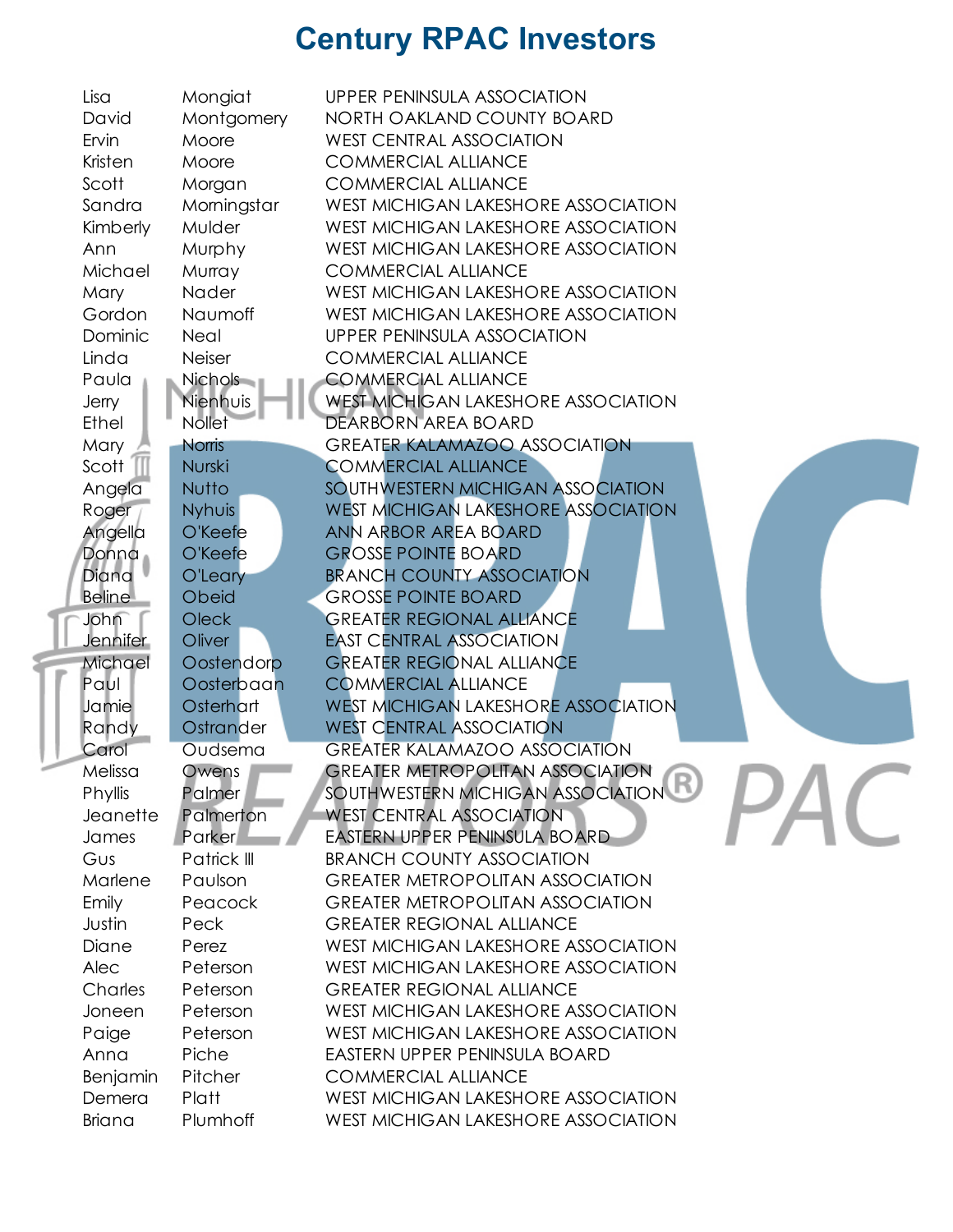| Linda                    | Plumley        | UPPER PENINSULA ASSOCIATION                |  |
|--------------------------|----------------|--------------------------------------------|--|
| Katelyn                  | Pogoreski      | UPPER PENINSULA ASSOCIATION                |  |
| Mark                     | Poll           | <b>GREATER REGIONAL ALLIANCE</b>           |  |
| Steve                    | Poole          | <b>COMMERCIAL ALLIANCE</b>                 |  |
| Georgia                  | Porikos        | ANN ARBOR AREA BOARD                       |  |
| <b>Thomas</b>            | Postma         | <b>COMMERCIAL ALLIANCE</b>                 |  |
| Aimee                    | Potts          | <b>JACKSON AREA ASSOCIATION</b>            |  |
| Raynetta                 | Praest         | WEST MICHIGAN LAKESHORE ASSOCIATION        |  |
| Drew                     | Presto         | SOUTHEASTERN BORDER ASSOCIATION            |  |
| <b>Christopher Prins</b> |                | <b>COMMERCIAL ALLIANCE</b>                 |  |
| <b>Christopher Prins</b> |                | <b>COMMERCIAL ALLIANCE</b>                 |  |
| William                  | Proulx         | SOUTHEASTERN BORDER ASSOCIATION            |  |
|                          |                |                                            |  |
| Daniel                   | Pudlo          | <b>UPPER PENINSULA ASSOCIATION</b>         |  |
| Kevin                    | Putnam         | <b>WEST MICHIGAN LAKESHORE ASSOCIATION</b> |  |
| Edward                   | Quinn          | <b>COMMERCIAL ALLIANCE</b>                 |  |
| Scott                    | Rahilly        | <b>WEST MICHIGAN LAKESHORE ASSOCIATION</b> |  |
| Juan                     | Ramirez        | <b>WEST MICHIGAN LAKESHORE ASSOCIATION</b> |  |
| Amanda                   | Rangel         | <b>WEST MICHIGAN LAKESHORE ASSOCIATION</b> |  |
| David                    | Rapp           | <b>COMMERCIAL ALLIANCE</b>                 |  |
| Susan                    | Rauser         | <b>ASPIRE NORTH</b>                        |  |
| Anna                     | Rea            | <b>GREATER METROPOLITAN ASSOCIATION</b>    |  |
| JIL.                     | Recker         | <b>WEST MICHIGAN LAKESHORE ASSOCIATION</b> |  |
| Calysta                  | Reed           | <b>GREATER KALAMAZOO ASSOCIATION</b>       |  |
| Christina                | Reimer         | <b>MIDLAND BOARD</b>                       |  |
| Daniel                   | Reimer         | <b>MIDLAND BOARD</b>                       |  |
| <b>Kelley</b>            | Reitzel        | <b>WEST CENTRAL ASSOCIATION</b>            |  |
| Steven.                  | Revor          | <b>GREATER KALAMAZOO ASSOCIATION</b>       |  |
| Ayad                     | Ridha          | ANN ARBOR AREA BOARD                       |  |
| Lisa                     | Ridha          | ANN ARBOR AREA BOARD                       |  |
| Eric                     | Ridlington     | <b>WEST MICHIGAN LAKESHORE ASSOCIATION</b> |  |
| Mark                     | Riggle         | <b>BRANCH COUNTY ASSOCIATION</b>           |  |
| Christi                  | Ritter         | MONTCALM COUNTY ASSOCIATION                |  |
| Lauren                   | <b>Rivers</b>  | GREATER METROPOLITAN ASSOCIATION           |  |
| Renee                    | <b>Roberts</b> | <b>WEST MICHIGAN LAKESHORE ASSOCIATION</b> |  |
| <b>JOHN</b>              | <b>ROCKEY</b>  | <b>JACKSON AREA ASSOCIATION</b>            |  |
| Mary                     | Rollert        | <b>ASPIRE NORTH</b>                        |  |
| Whitney                  | Rollins        | NORTHEASTERN MICHIGAN BOARD                |  |
| <b>Bradley</b>           | Rosely         | <b>COMMERCIAL ALLIANCE</b>                 |  |
| Calvin                   | Roskam         | <b>MASON OCEANA MANISTEE BOARD</b>         |  |
| <b>Blair</b>             | Ross           | WEST MICHIGAN LAKESHORE ASSOCIATION        |  |
| Linda                    | Ruemenapp      | EASTERN UPPER PENINSULA BOARD              |  |
| Margaret                 | Ruggles        | ST JOSEPH COUNTY ASSOCIATION               |  |
| Theresa                  | Russell        | <b>GROSSE POINTE BOARD</b>                 |  |
| Danny                    | Rust           | WEST MICHIGAN LAKESHORE ASSOCIATION        |  |
| <b>LYNN</b>              | <b>SAJDAK</b>  | <b>JACKSON AREA ASSOCIATION</b>            |  |
| Richard                  | Sall           | <b>GREATER REGIONAL ALLIANCE</b>           |  |
| Mary                     | Sandberg       | WEST MICHIGAN LAKESHORE ASSOCIATION        |  |
|                          |                |                                            |  |
| Lisa                     | Sanders Shah   | <b>WEST CENTRAL ASSOCIATION</b>            |  |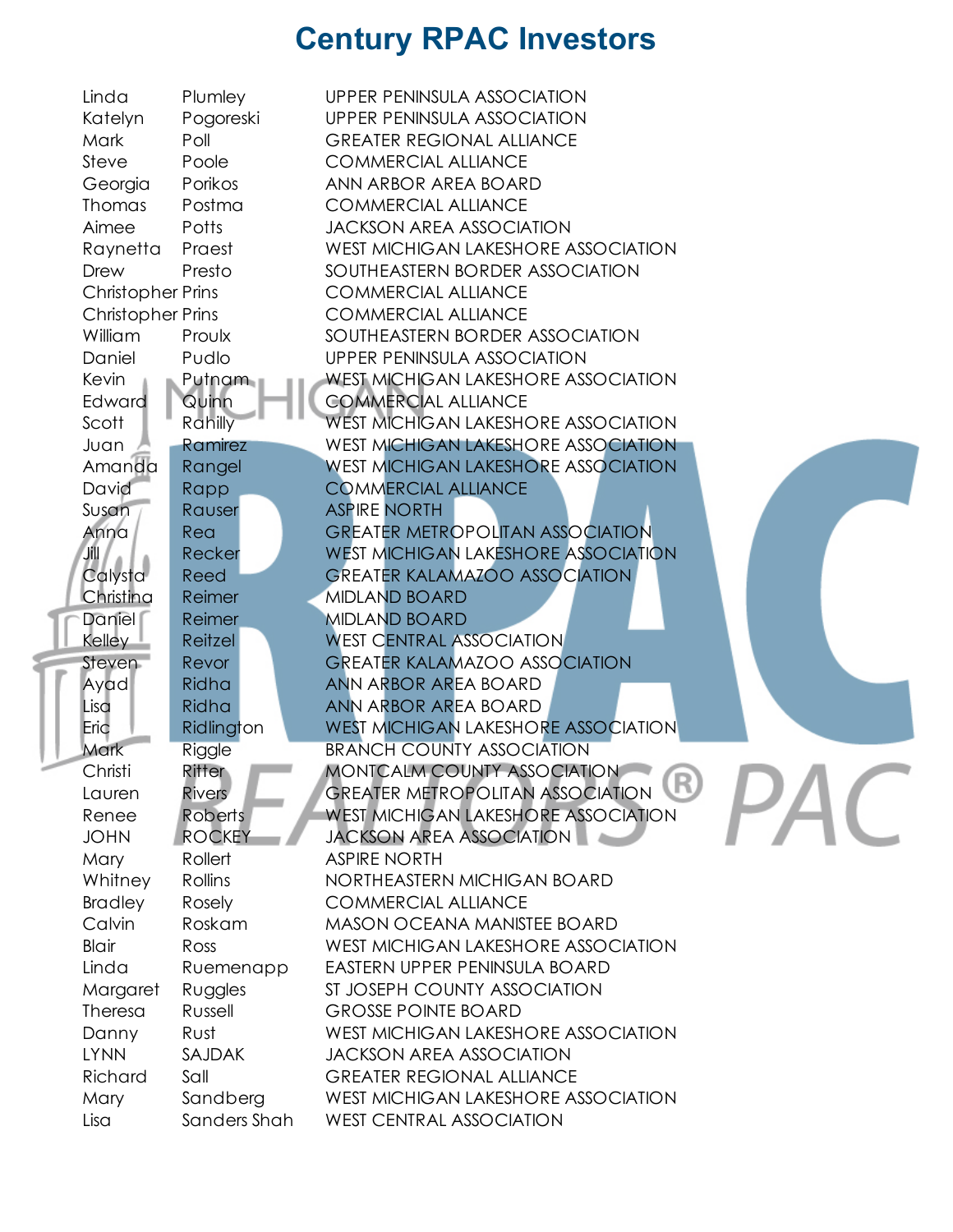| Lori               | Santellan             | WEST MICHIGAN LAKESHORE ASSOCIATION                  |
|--------------------|-----------------------|------------------------------------------------------|
| Luke               | Sasek                 | <b>GREATER METROPOLITAN ASSOCIATION</b>              |
| Mike               | Satterlee             | <b>MONTCALM COUNTY ASSOCIATION</b>                   |
| Linda              | Sayles                | EASTERN UPPER PENINSULA BOARD                        |
| Lindsey            | Schab                 | MONTCALM COUNTY ASSOCIATION                          |
| Jaime              | Schaefer              | <b>MIDLAND BOARD</b>                                 |
| Reid               | Schoenberg            | <b>GREATER METROPOLITAN ASSOCIATION</b>              |
| <b>Bonnie</b>      | Scholten              | WEST MICHIGAN LAKESHORE ASSOCIATION                  |
| Kara               | Schroer               | <b>COMMERCIAL ALLIANCE</b>                           |
| Pamela             | Schwallier            | <b>GREATER REGIONAL ALLIANCE</b>                     |
| Paul               | Schwallier            | <b>GREATER REGIONAL ALLIANCE</b>                     |
| Ted                | Schweitzer            | <b>ASPIRE NORTH</b>                                  |
| <b>Brian</b>       | Scieszka              | WEST MICHIGAN LAKESHORE ASSOCIATION                  |
| Cassandra Scramlin |                       | <b>GREATER KALAMAZOO ASSOCIATION</b>                 |
| Megan              | Seaver                | <b>ASPIRE NORTH</b>                                  |
| <b>Brian</b>       | Seibert               | NORTH OAKLAND COUNTY BOARD                           |
| Kristy             | Seibold               | <b>GREATER LANSING ASSOCIATION</b>                   |
| Mark               | Semaan                | <b>GROSSE POINTE BOARD</b>                           |
| Thomas             | Serio                 | <b>WEST MICHIGAN LAKESHORE ASSOCIATION</b>           |
| George             | Shaheen               | <b>GREATER METROPOLITAN ASSOCIATION</b>              |
| Ashley             | Shaw                  | <b>WEST MICHIGAN LAKESHORE ASSOCIATION</b>           |
| Jasmine            | Sheffield             | DEARBORN AREA BOARD                                  |
| Karen l            | Shelton               | SOUTHEASTERN BORDER ASSOCIATION                      |
| Adam               | Shepherd              | <b>GREATER METROPOLITAN ASSOCIATION</b>              |
| Tarah              | Sheteron              | SOUTHWESTERN MICHIGAN ASSOCIATION                    |
| Lynne <sup>1</sup> | <b>Shine Williams</b> | <b>GROSSE POINTE BOARD</b>                           |
| Christine          | Shoemaker             | <b>GREATER METROPOLITAN ASSOCIATION</b>              |
| Melanie            | Sienkiewicz           | <b>UPPER PENINSULA ASSOCIATION</b>                   |
| William            | Sikkema               | <b>GREATER KALAMAZOO ASSOCIATION</b>                 |
| <b>Mary</b>        | Skwiera               | SOUTHEASTERN BORDER ASSOCIATION                      |
| Elizabeth          | Slane                 | <b>COMMERCIAL ALLIANCE</b>                           |
| Matt               | Sleeman               | <b>WEST MICHIGAN LAKESHORE ASSOCIATION</b>           |
| Debbie             | Smidler               | SOUTHWESTERN MICHIGAN ASSOCIATION                    |
| David              | <b>Smies</b>          | <b>COMMERCIAL ALLIANCE</b>                           |
| Kimberly           | Smith                 | NORTH OAKLAND COUNTY BOARD                           |
| Renee              | Smith                 | <b>GREATER METROPOLITAN ASSOCIATION</b>              |
| <b>Rick</b>        | Smith                 | LAPEER & UPPER THUMB ASSOCIATION                     |
| Shirley            | Smith                 | HILLSDALE COUNTY BOARD                               |
| Tom                | Smolinski             | <b>GREATER REGIONAL ALLIANCE</b>                     |
| Raymond            | Snell                 | <b>JACKSON AREA ASSOCIATION</b>                      |
| Karen              | Snyder                | SOUTHWESTERN MICHIGAN ASSOCIATION                    |
| Gretchen           | Solai                 | <b>GREATER METROPOLITAN ASSOCIATION</b>              |
| Mary Beth          | Sons                  | <b>GREATER KALAMAZOO ASSOCIATION</b>                 |
| Kimberly           | Southwick             | <b>GREATER REGIONAL ALLIANCE</b>                     |
| Justin             | Spix                  | NORTHEASTERN MICHIGAN BOARD                          |
| Pamela             |                       | Springer-Johnson WEST MICHIGAN LAKESHORE ASSOCIATION |
| Louise             | St. Amour             | WEST MICHIGAN LAKESHORE ASSOCIATION                  |
| Eric               | Stauss                | UPPER PENINSULA ASSOCIATION                          |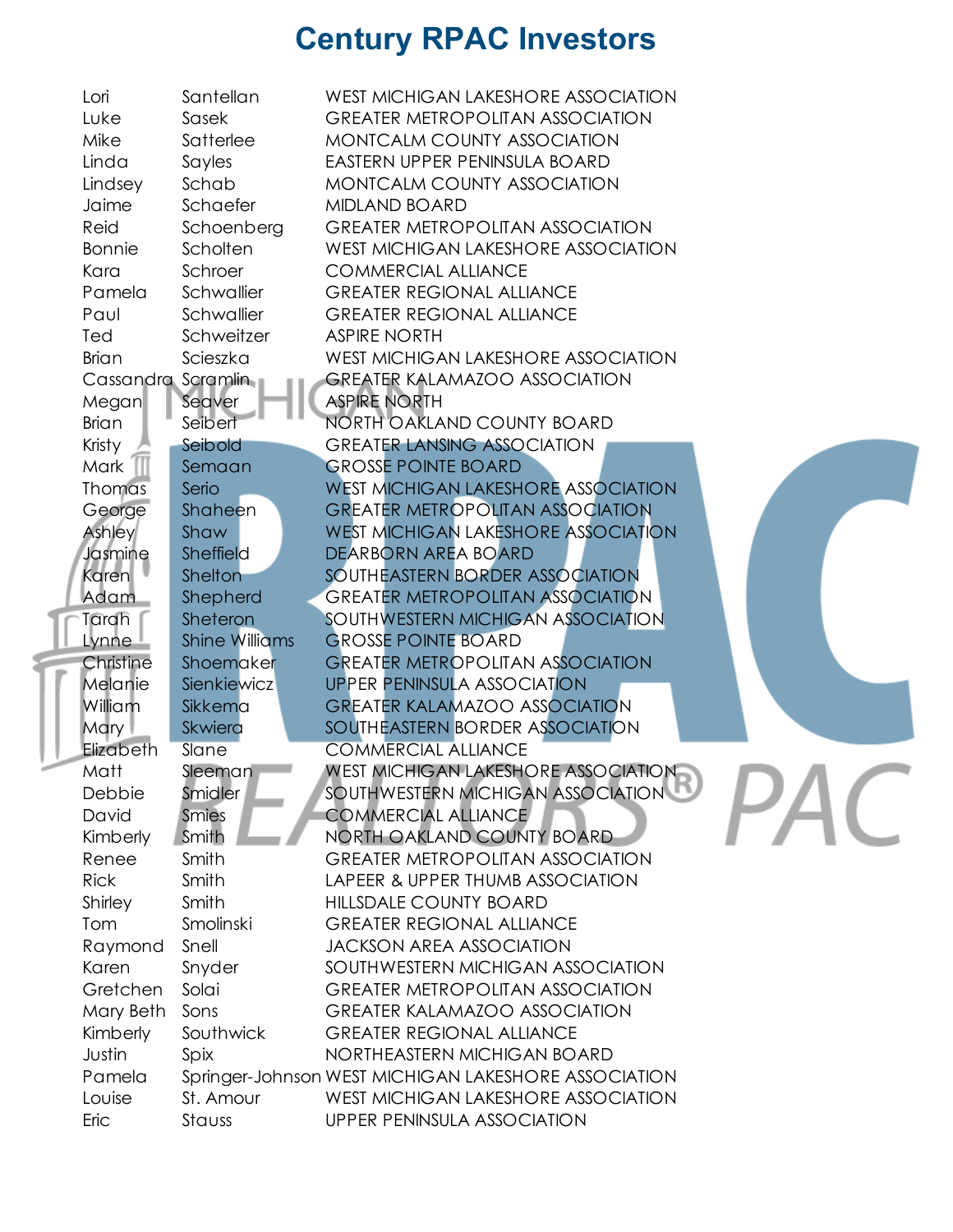| Tom                             | Steffey               | <b>BRANCH COUNTY ASSOCIATION</b>           |
|---------------------------------|-----------------------|--------------------------------------------|
| Nancy                           | Stewart               | WEST MICHIGAN LAKESHORE ASSOCIATION        |
| <b>Belle</b>                    | <b>Stier</b>          | <b>BRANCH COUNTY ASSOCIATION</b>           |
| Valerie                         | Stover                | <b>JACKSON AREA ASSOCIATION</b>            |
| Holly                           | Suerwier              | <b>UPPER PENINSULA ASSOCIATION</b>         |
| <b>Brian</b>                    | Sullivan              | WEST MICHIGAN LAKESHORE ASSOCIATION        |
| Nathan                          | Supanich              | WEST MICHIGAN LAKESHORE ASSOCIATION        |
| Duwane                          | Suwyn                 | <b>COMMERCIAL ALLIANCE</b>                 |
| Lynn                            | Swadley               | <b>UPPER PENINSULA ASSOCIATION</b>         |
| Mary                            | Swanson               | <b>GREATER KALAMAZOO ASSOCIATION</b>       |
| Andrea                          | Swiger                | MONTCALM COUNTY ASSOCIATION                |
| Jared                           | Swiger                | MONTCALM COUNTY ASSOCIATION                |
| Douglas                         | Taatjes               | <b>COMMERCIAL ALLIANCE</b>                 |
| Patricia                        | Tabachuk              | <b>WEST MICHIGAN LAKESHORE ASSOCIATION</b> |
| Marie                           | Taibl                 | <b>WEST MICHIGAN LAKESHORE ASSOCIATION</b> |
| Frank                           | Tarala                | <b>GREATER METROPOLITAN ASSOCIATION</b>    |
| Greg                            | Taylor                | <b>GREATER METROPOLITAN ASSOCIATION</b>    |
| <b>Marilyn</b>                  | Taylor                | <b>ASPIRE NORTH</b>                        |
| John                            | Tenza                 | <b>ANN ARBOR AREA BOARD</b>                |
| Jodelle                         | <b>Thelen</b>         | <b>WEST MICHIGAN LAKESHORE ASSOCIATION</b> |
| Christine                       | Thibault              | <b>GREATER METROPOLITAN ASSOCIATION</b>    |
| Desiree                         | <b>Thomas</b>         | <b>BRANCH COUNTY ASSOCIATION</b>           |
| <b>Patricia</b>                 | <b>Thomas</b>         | <b>MONTCALM COUNTY ASSOCIATION</b>         |
| <b>Tracey</b>                   | Tilmon-Jackson        | SOUTHEASTERN BORDER ASSOCIATION            |
| Scott                           | <b>Timms</b>          | <b>JACKSON AREA ASSOCIATION</b>            |
| $\mathsf{C}$ assie $\mathsf{I}$ | Tithof                | <b>COMMERCIAL ALLIANCE</b>                 |
| Kyle                            | Tobin                 | NORTHEASTERN MICHIGAN BOARD                |
| llando                          | Tomika                | <b>GREATER METROPOLITAN ASSOCIATION</b>    |
| <b>Breck</b>                    | Tonella               | <b>UPPER PENINSULA ASSOCIATION</b>         |
| <b>Brian</b>                    | <b>Trainor</b>        | <b>GREATER KALAMAZOO ASSOCIATION</b>       |
| Glenn                           | Turek                 | <b>COMMERCIAL ALLIANCE</b>                 |
| Sheila                          | Tumer                 | <b>GREATER METROPOLITAN ASSOCIATION</b>    |
| Larry                           | Twyman                | SOUTHWESTERN MICHIGAN ASSOCIATION          |
| Michael                         | Tyska                 | <b>UPPER PENINSULA ASSOCIATION</b>         |
| William                         | Tyson                 | <b>COMMERCIAL ALLIANCE</b>                 |
| William                         | Underdown             | WEST MICHIGAN LAKESHORE ASSOCIATION        |
| Pamela                          | Uren                  | <b>UPPER PENINSULA ASSOCIATION</b>         |
| Alexa                           | Urivez                | WEST MICHIGAN LAKESHORE ASSOCIATION        |
| Letha                           | Van Blarcom           | <b>BRANCH COUNTY ASSOCIATION</b>           |
| Jim                             | Vanas                 | MONTCALM COUNTY ASSOCIATION                |
| Kathryn                         | VanCuren              | <b>WEST CENTRAL ASSOCIATION</b>            |
| Arthur                          | VanDamme              | <b>UPPER PENINSULA ASSOCIATION</b>         |
| Karen                           | Vander Goot           | <b>WEST CENTRAL ASSOCIATION</b>            |
| <b>MELISSA</b>                  | <b>VANDERCOOK</b>     | <b>JACKSON AREA ASSOCIATION</b>            |
| Doug                            | Vandergrift           | SOUTHEASTERN BORDER ASSOCIATION            |
| Pam                             | Vandergrift           | SOUTHEASTERN BORDER ASSOCIATION            |
|                                 | Rebecca A Vanderstelt | WEST MICHIGAN LAKESHORE ASSOCIATION        |
| <b>Jennifer</b>                 | VanDeventer           | SOUTHWESTERN MICHIGAN ASSOCIATION          |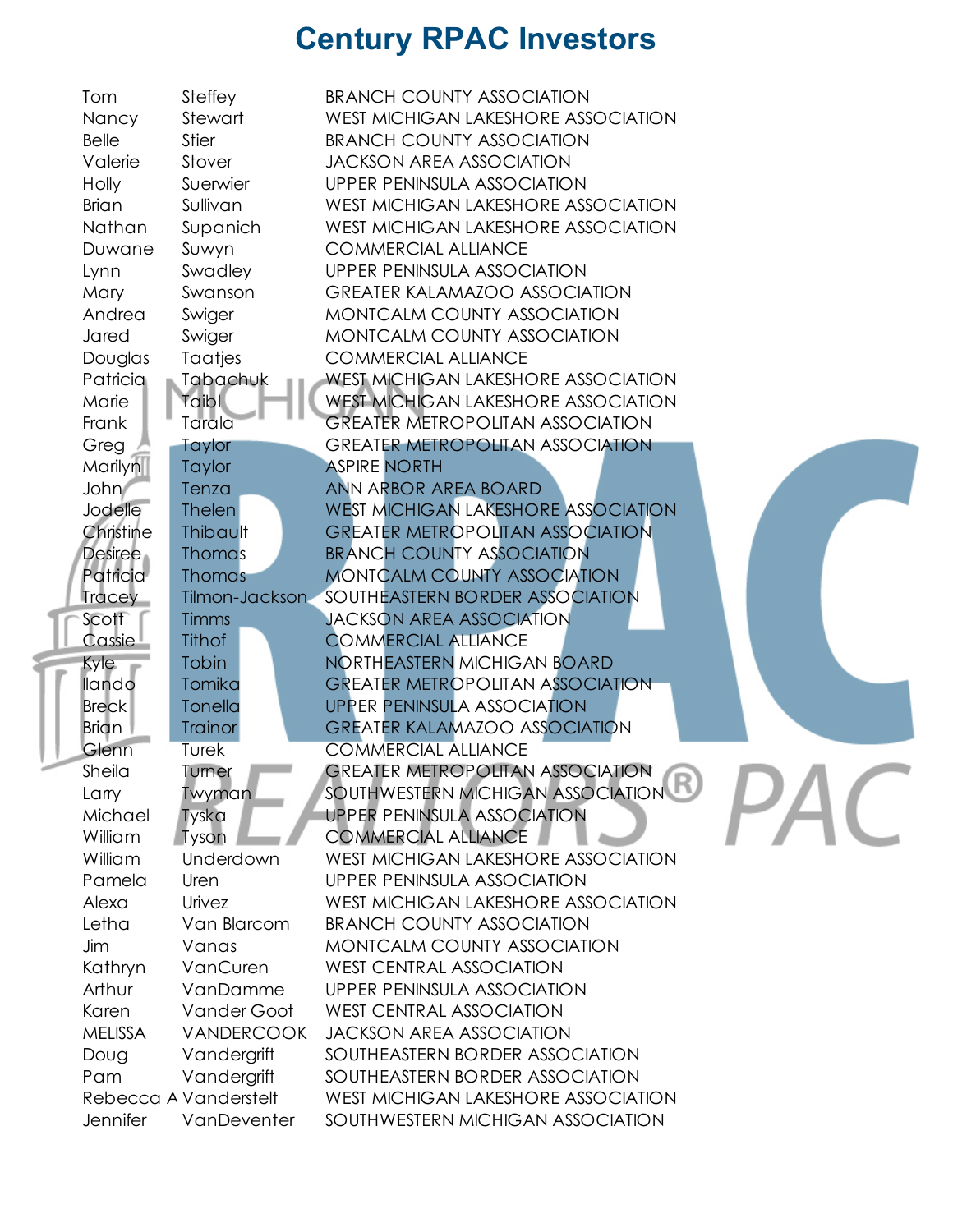|  | Timothy                   | VanNoord       | <b>COMMERCIAL ALLIANCE</b>                  |
|--|---------------------------|----------------|---------------------------------------------|
|  | Matthew                   | VanWoerkom     | <b>COMMERCIAL ALLIANCE</b>                  |
|  | Nate                      | VanWyck        | WEST MICHIGAN LAKESHORE ASSOCIATION         |
|  | <b>Jeffery</b>            | Vamado Jr.     | MONTCALM COUNTY ASSOCIATION                 |
|  | Shari                     | Veldman        | <b>COMMERCIAL ALLIANCE</b>                  |
|  | Eva                       | Vermeesch      | <b>GREATER METROPOLITAN ASSOCIATION</b>     |
|  | Ronald                    | Vesche         | <b>GREATER METROPOLITAN ASSOCIATION</b>     |
|  | Jessica                   | Villarreal     | <b>JACKSON AREA ASSOCIATION</b>             |
|  | Ronald                    | Villerius      | <b>GREATER REGIONAL ALLIANCE</b>            |
|  | Mike                      | Visser         | <b>COMMERCIAL ALLIANCE</b>                  |
|  | Kathi                     | Vlachos        | <b>GREATER KALAMAZOO ASSOCIATION</b>        |
|  | Tamara                    | Vomastek       | <b>ASPIRE NORTH</b>                         |
|  | Mark                      | Vriesman       | <b>WEST MICHIGAN LAKESHORE ASSOCIATION</b>  |
|  | Christine                 | Wade           | <b>WEST MICHIGAN LAKESHORE ASSOCIATION</b>  |
|  | Angela                    | Wages          | <b>BRANCH COUNTY ASSOCIATION</b>            |
|  | Chace                     | Wakefield      | <b>GROSSE POINTE BOARD</b>                  |
|  | Janie                     | Walton         | <b>WEST MICHIGAN LAKESHORE ASSOCIATION</b>  |
|  | Madelon                   | Ward           | <b>GREATER METROPOLITAN ASSOCIATION</b>     |
|  | Ginger                    | Wardwell       | <b>WEST MICHIGAN LAKESHORE ASSOCIATION</b>  |
|  | <b>Christopher Waring</b> |                | <b>GREATER METROPOLITAN ASSOCIATION</b>     |
|  | <b>Troy</b>               | Wasserman      | <b>COMMERCIAL ALLIANCE</b>                  |
|  | Diana                     | Watches        | ANN ARBOR AREA BOARD                        |
|  | Edward                    | <b>Watkins</b> | <b>WEST MICHIGAN LAKESHORE ASSOCIATION</b>  |
|  | John L                    | Watson         | <b>GREATER LANSING ASSOCIATION</b>          |
|  | John                      | Watson         | <b>GREATER LANSING ASSOCIATION</b>          |
|  | Joy I                     | Watts          | <b>GREATER KALAMAZOO ASSOCIATION</b>        |
|  | Merijean B                | Webb           | <b>WEST MICHIGAN LAKESHORE ASSOCIATION</b>  |
|  | Thomas                    | Webb           | <b>MIDLAND BOARD</b>                        |
|  | Michael                   | Weessies       | <b>WEST MICHIGAN LAKESHORE ASSOCIATION</b>  |
|  | Amy                       | Weglarz        | <b>GROSSE POINTE BOARD</b>                  |
|  | Benjamin                  | Welch          | DEARBORN AREA BOARD                         |
|  | Nicole                    | Weldum         | <b>UPPER PENINSULA ASSOCIATION</b><br>D     |
|  | Sarah                     | <b>Wellman</b> | WEST MICHIGAN LAKESHORE ASSOCIATION         |
|  | Katharine                 |                | Werme Hermsen GREATER KALAMAZOO ASSOCIATION |
|  | LARRY                     | WETHERBY       | <b>JACKSON AREA ASSOCIATION</b>             |
|  | Angelque                  | Whidby         | <b>GREATER METROPOLITAN ASSOCIATION</b>     |
|  | Chastity                  | White          | LENAWEE COUNTY ASSOCIATION                  |
|  | David                     | White          | ANN ARBOR AREA BOARD                        |
|  | Joseph                    | White          | <b>GREATER LANSING ASSOCIATION</b>          |
|  | Wayne                     | Whyte          | <b>WEST MICHIGAN LAKESHORE ASSOCIATION</b>  |
|  | Matthew                   | Wickstra       | <b>COMMERCIAL ALLIANCE</b>                  |
|  | David                     | Wiener         | <b>COMMERCIAL ALLIANCE</b>                  |
|  | Trent                     | Wieringa       | <b>COMMERCIAL ALLIANCE</b>                  |
|  | Claire                    | Williams       | <b>GREATER METROPOLITAN ASSOCIATION</b>     |
|  | Richard                   | Williams       | <b>GREATER LANSING ASSOCIATION</b>          |
|  | Wendy                     | Williams       | <b>WATER WONDERLAND BOARD</b>               |
|  | Ron                       | Williamson     | <b>ASPIRE NORTH</b>                         |
|  | Jimmie                    | Wilson         | <b>WEST MICHIGAN LAKESHORE ASSOCIATION</b>  |
|  |                           |                |                                             |